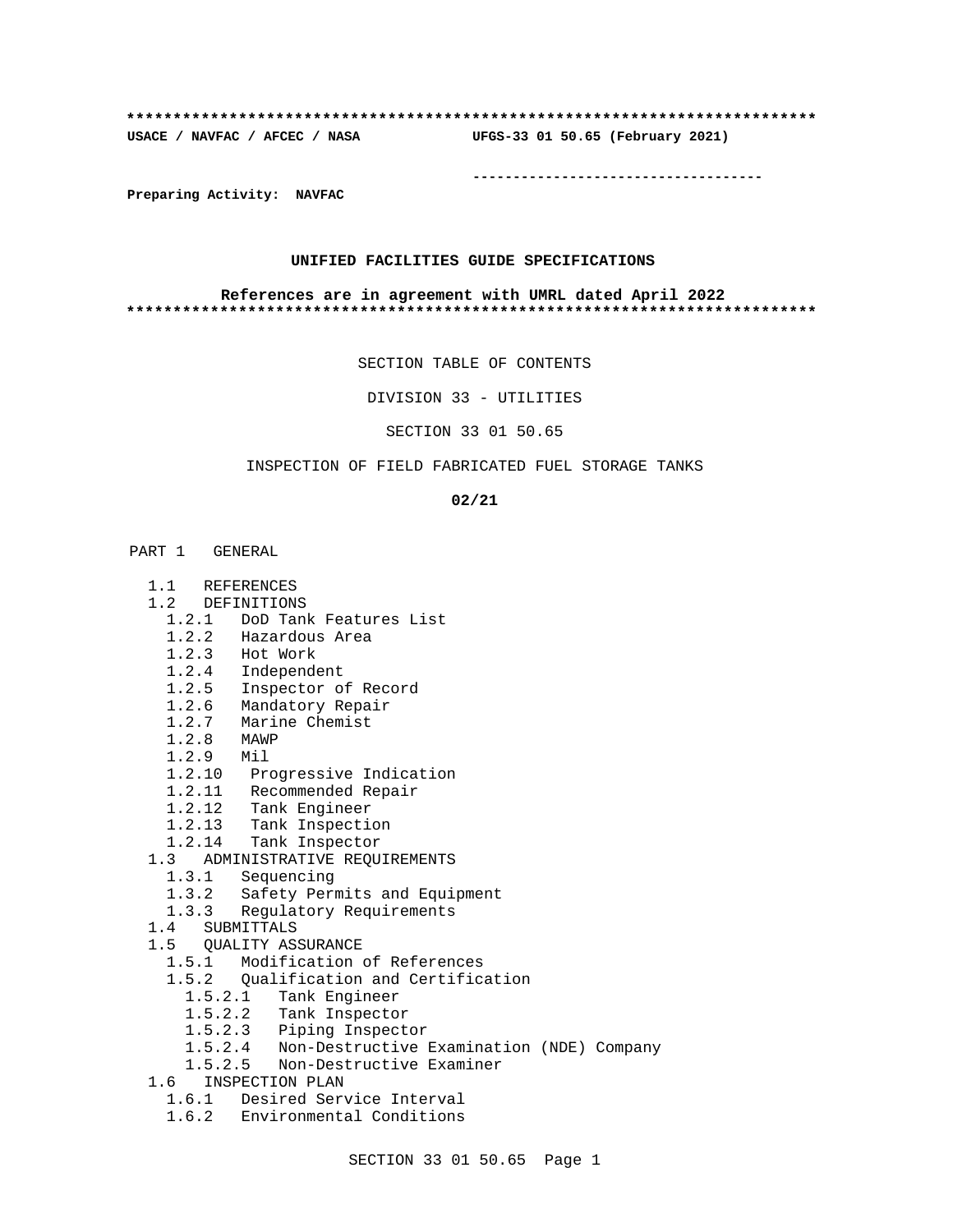- 1.6.2.1 Gas Test Holes
- 1.6.3 Tank Geometric Data
- 1.6.4 Destructive Testing
- 1.6.5 Actionable Indication Determination
- 1.6.6 Aboveground Storage Tank
	- 1.6.6.1 Corrosion Rate
	- 1.6.6.2 Remaining Thickness Analysis
	- 1.6.6.3 Remaining Service Life
	- 1.6.6.4 Atmospheric Vent Capability
- 1.6.7 Cut and Cover Tank
	- 1.6.7.1 Modified Inspection Approach Analysis
	- 1.6.7.2 Modified API Inspection
	- 1.6.7.3 Corrosion Rate
	- 1.6.7.4 Remaining Thickness Analysis
- 1.6.8 Non-Destructive Examination
	- 1.6.8.1 Plate Scan
	- 1.6.8.2 Weld Examination
	- 1.6.8.3 Vacuum Box Testing
	- 1.6.8.4 NDE Reliability
- 1.6.9 Tank Piping
- Tank Piping Hydrostatic Test
- 1.7 SUITABILITY FOR SERVICE
- 1.8 PROJECT/SITE CONDITIONS<br>1.8.1 Preparation for Insp
	- Preparation for Inspection
- PART 2 PRODUCTS
	- 2.1 Gaskets
	- 2.2 Fasteners
		- 2.2.1 Flange Bolts, Nuts, and Washers
		- 2.2.2 Structural Bolts, Nuts, and Washers
		- 2.2.3 Thread Lubricant
- PART 3 EXECUTION
	- 3.1 CONTROL OF HAZARDOUS ENERGY
	- 3.1.1 Thermal Relief
	-
	- 3.2 TANK PLATE ACCESS<br>3.3 GAS-FREE ENVIRONM 3.3 GAS-FREE ENVIRONMENT<br>3.4 TANK CLEANING
	- TANK CLEANING
	- 3.5 DATA MANAGEMENT
	- 3.6 GAS TEST HOLE INSTALLATION
	- 3.7 PHOTOGRAPHIC DOCUMENTATION
	- 3.8 STORAGE TANK INSPECTION
		- 3.8.1 Protect in Place
		- 3.8.2 Inspection Before and During Cleaning
		- 3.8.3 Appurtenances
		- 3.8.4 Structure
		- 3.8.5 Atmospheric, Circulation, Emergency Vents
		- 3.8.6 Coating Condition Survey (CCS)<br>3.8.7 Coating Assessment
		- Coating Assessment
		- 3.8.8 Engineering Assessment
	- 3.9 NDE TECHNIQUES
		- 3.9.1 Visual Examination
		- 3.9.2 Shell Examination
		- 3.9.3 Bottom Examination
	- 3.9.4 Vacuum Box Testing
	- 3.10 PIPING AND NOZZLE INSPECTION
		- 3.10.1 Tank Piping Hydrostatic Test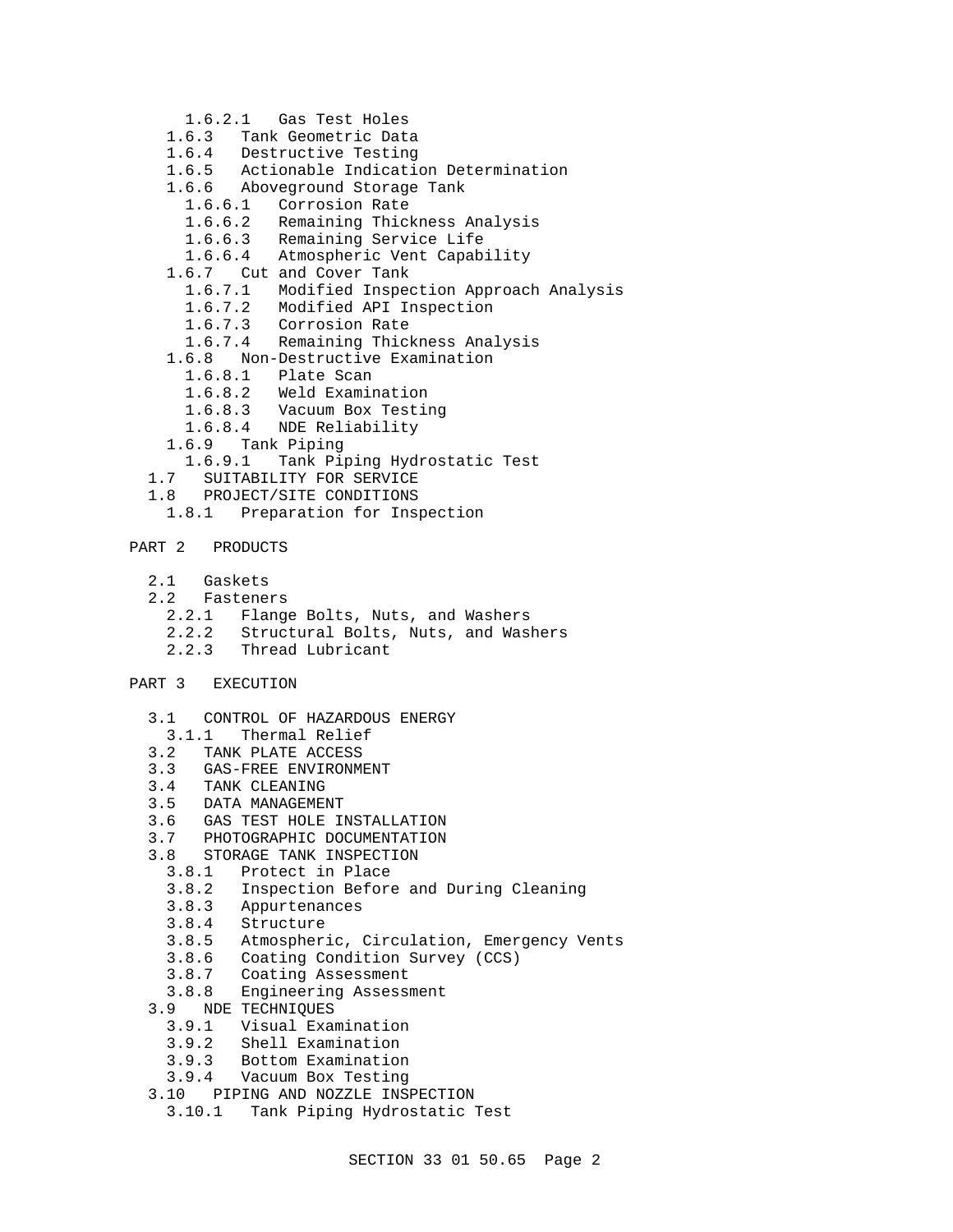- 3.10.1.1 Instruments
- 3.10.1.2 Test Parameters
- 3.10.1.3 Test Report
- 3.11 VALVES
- 3.12 GAS TEST HOLE REPAIR
- 3.13 DESTRUCTIVE TESTING
- 3.14 TANK CALIBRATION TABLE<br>3.14.1 Tank Calibration M
- Tank Calibration Method
- 3.15 DATABASE<br>3.16 INSPECTI
- 3.16 INSPECTION REPORT
- 3.16.1 Preliminary Report
- 3.16.2 Full Inspection Report
	- 3.16.2.1 Executive Summary
	- 3.16.2.2 Suitability for Service Statement
	- 3.16.2.3 Wind or Rising Water Load Analysis
	- 3.16.2.4 Seismic Load Analysis
	- 3.16.2.5 Tank History
- 3.16.2.6 Inspection Methodology
- 3.16.2.7 Findings
	- 3.16.2.8 Recommendations
	- 3.16.2.9 Data
	- 3.16.2.10 Checklist/Features List
	- 3.16.2.11 Sketches
	- 3.16.2.12 Photographs
	- 3.16.2.13 Calculations
	- 3.17 TANK RETURN TO SERVICE
		- 3.17.1 Cleanliness
			- 3.17.1.1 Tank
			- 3.17.1.2 Piping
- -- End of Section Table of Contents --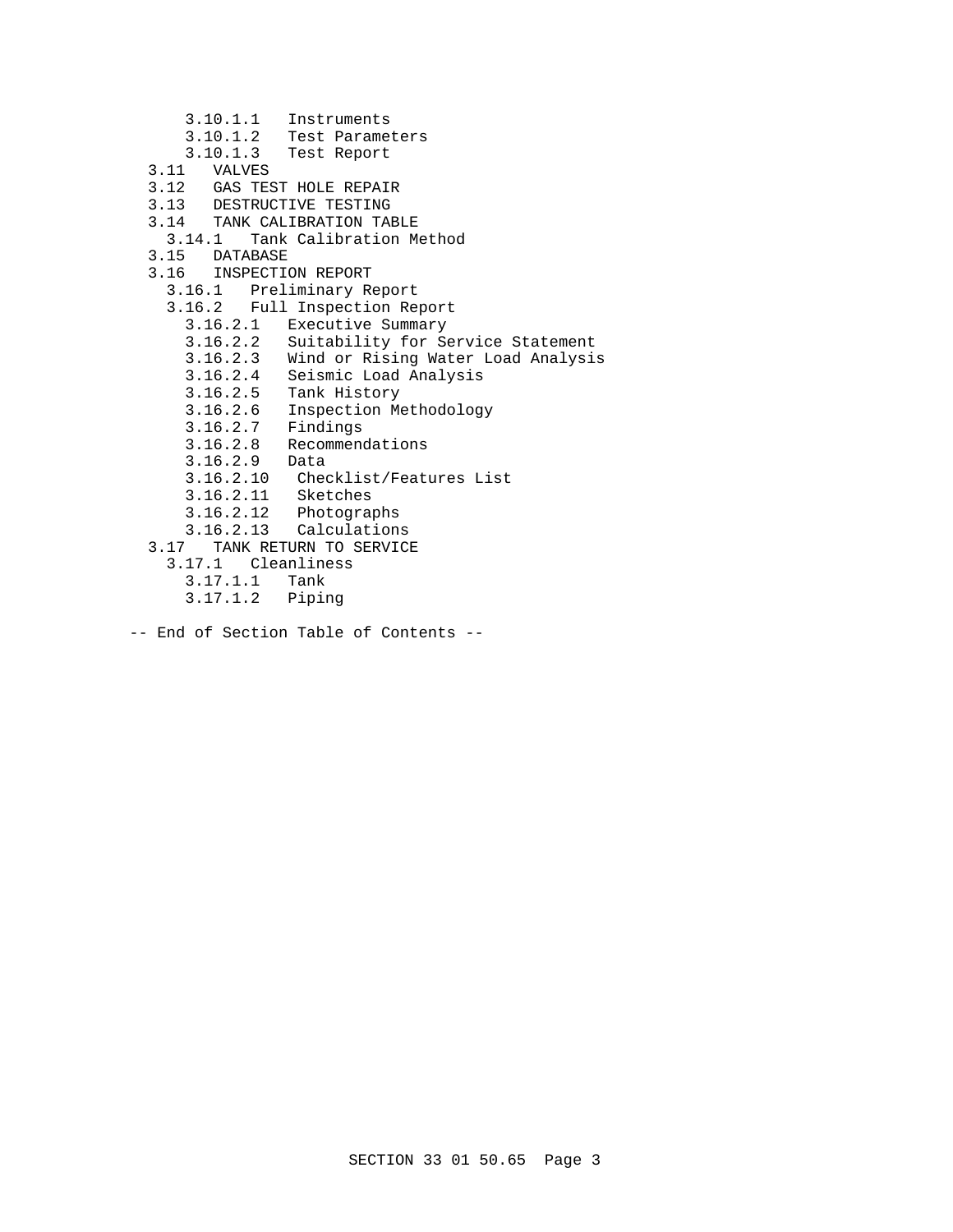UFGS-33 01 50.65 (February 2021) USACE / NAVFAC / AFCEC / NASA

--------------------------------------

Preparing Activity: NAVFAC

## UNIFIED FACILITIES GUIDE SPECIFICATIONS

References are in agreement with UMRL dated April 2022 

#### SECTION 33 01 50.65

INSPECTION OF FIELD FABRICATED FUEL STORAGE TANKS  $02/21$ 

NOTE: This guide specification covers the requirements for an out of service Inspection of a Field Fabricated Fuel Storage Tank.

Adhere to UFC 1-300-02 Unified Facilities Guide Specifications (UFGS) Format Standard when editing this quide specification or preparing new project specification sections. Edit this guide specification for project specific requirements by adding, deleting, or revising text. For bracketed items, choose applicable item(s) or insert appropriate information.

Remove information and requirements not required in respective project, whether or not brackets are present.

Comments, suggestions and recommended changes for this quide specification are welcome and should be submitted as a Criteria Change Request (CCR). 

For cases when inspection is followed by repair, use this Section with 33 01 50.75 REPAIR OF FIELD FABRICATED FUEL STORAGE TANK. Insert applicable requirements from 33 01 50.75 should this Section be used stand alone.

Make use of this Section in consultation with SMEs listed below. The Section requires considerable judgment and specialized professional engineering competence. There are substantial consequences to a fuel storage tank inspection. Do not use this Section unless professionally competent and proficient in the assessment of fuel storage tank integrity.

Knowledge and competence in topics covered in this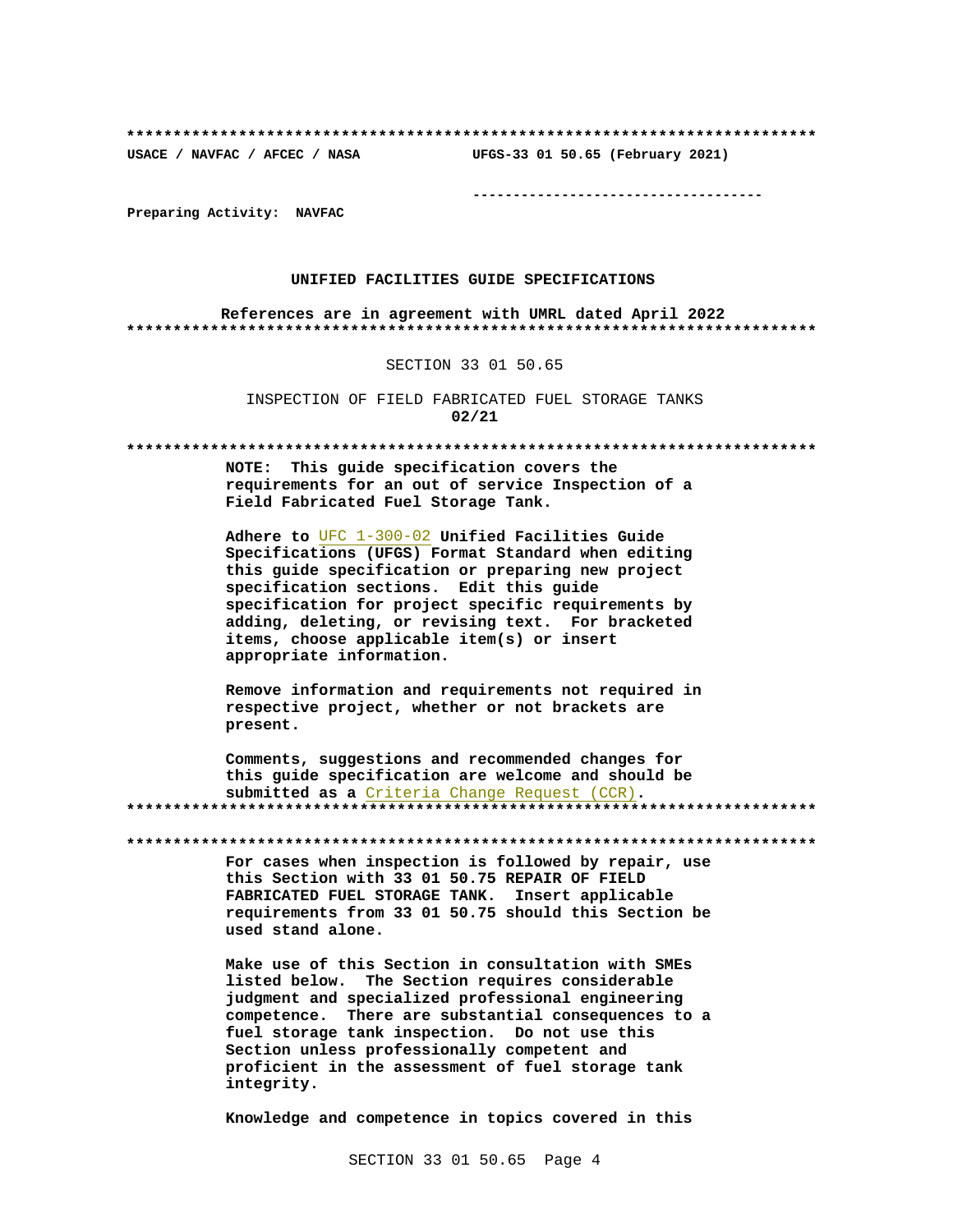Section are maintained by each Service center of excellence. Subject Matter Expert (SME) is defined as Service Headquarters Subject Matter Experts:

Air Force - The Air Force Fuels Facilities Subject Matter Expert (AFCEC/COS)

Army - Headquarters, U.S. Army Corps of Engineers, POL-MCX Facilities Proponent (CECW-EC) through the Army Petroleum Center (APC)

Navy/Marine Corps - NAVFAC POL Facility Subject Matter Expert (NAVFAC EXWC, CI11) 

## PART 1 GENERAL

#### $1.1$ REFERENCES

#### 

NOTE: This paragraph is used to list the publications cited in the text of the guide specification. The publications are referred to in the text by basic designation only and listed in this paragraph by organization, designation, date, and title.

Use the Reference Wizard's Check Reference feature when you add a Reference Identifier (RID) outside of the Section's Reference Article to automatically place the reference in the Reference Article. Also use the Reference Wizard's Check Reference feature to update the issue dates.

References not used in the text will automatically be deleted from this section of the project specification when you choose to reconcile references in the publish print process. 

The publications listed below form a part of this specification to the extent referenced. The publications are referred to within the text by the basic designation only.

AMERICAN PETROLEUM INSTITUTE (API)

| API 570       | (2016; Addendum 1 2017; Addendum 2 2018;<br>ERTA 1 2018) Piping Inspection Code:<br>In-Service Inspection, Rating, Repair, and<br>Alteration of Piping Systems                                          |
|---------------|---------------------------------------------------------------------------------------------------------------------------------------------------------------------------------------------------------|
| API MPMS 2.2A | (1995; R 2017) Manual of Petroleum<br>Measurement Standards Chapter 2-Tank<br>Calibration Section 2A-Measurement and<br>Calibration of Upright Cylindrical Tanks<br>by the Manual Tank Strapping Method |
| API MPMS 2.2B | (1989; R 2019) Manual of Petroleum<br>Measurement Standards Chapter 2: Tank                                                                                                                             |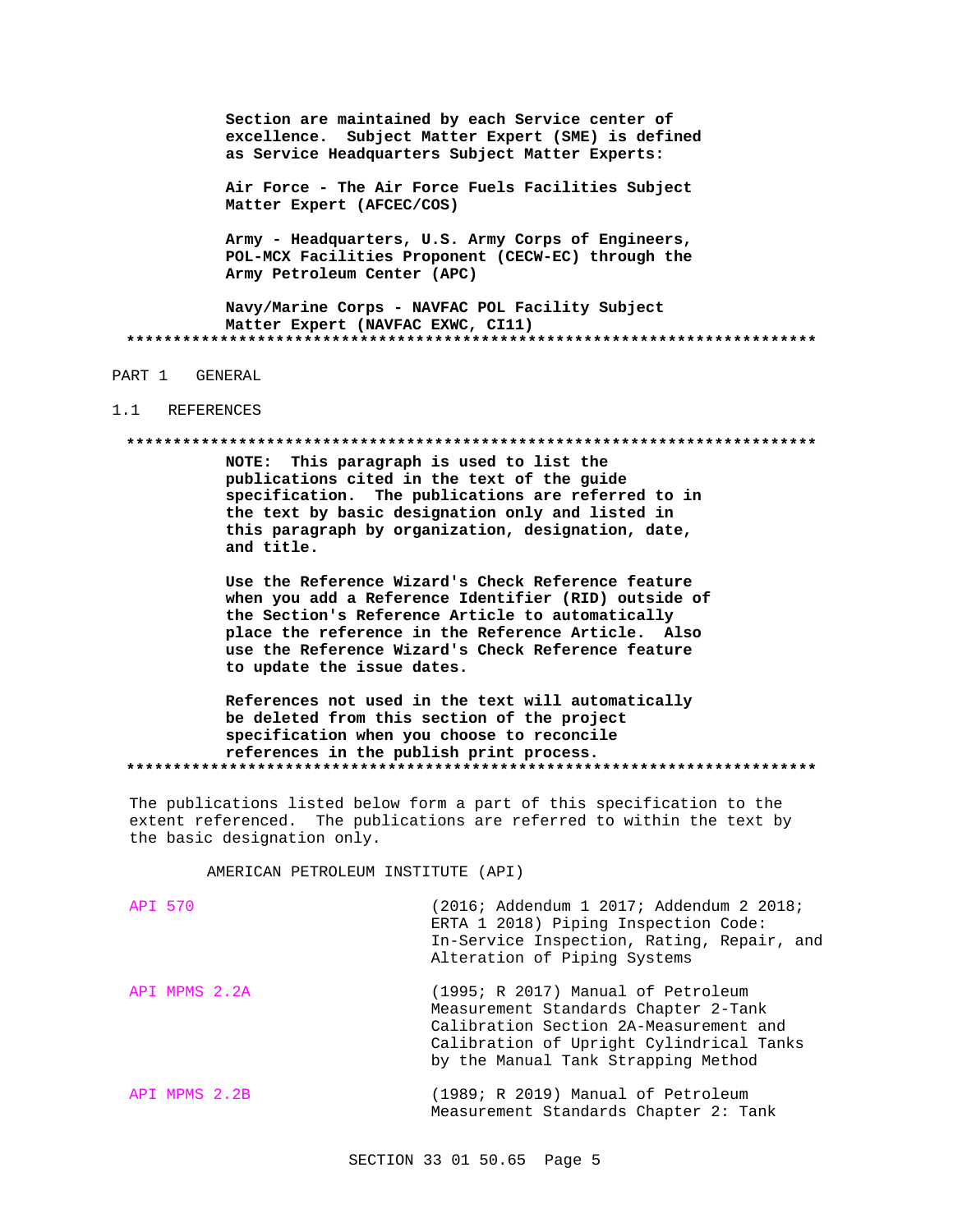|                                                    | Calibration - Section 2B: Calibration of<br>Upright Cylindrical Tanks Using the<br>Optical Reference Line Method                                                                                                     |  |
|----------------------------------------------------|----------------------------------------------------------------------------------------------------------------------------------------------------------------------------------------------------------------------|--|
| API MPMS 2.2C                                      | (2002; R 2013) Manual of Petroleum<br>Measurement Standards Chapter 2: Tank<br>Calibration - Section 2C - Calibration of<br>Upright Cylindrical Tanks Using the<br>Optical-Triangulation Method                      |  |
| API MPMS 2.2D                                      | (2003; R 2014) Manual of Petroleum<br>Measurement Standards Chapter 2: Tank<br>Calibration - Section 2D Calibration of<br>Upright Cylindrical Tanks Using the<br>Internal Electro-Optical Distance-Ranging<br>Method |  |
| <b>API RP 571</b>                                  | (2020) Damage Mechanisms Affecting Fixed<br>Equipment in the Refining Industry                                                                                                                                       |  |
| API RP 574                                         | (2016) Inspection Practices for Piping<br>System Components                                                                                                                                                          |  |
| <b>API RP 575</b>                                  | (2020) Inspection Practices for<br>Atmospheric and Low-Pressure Storage Tanks                                                                                                                                        |  |
| API RP 579-1                                       | Fitness-For-Service                                                                                                                                                                                                  |  |
| API RP 1110                                        | (2013; R 2018) Recommended Practice for<br>the Pressure Testing of Steel Pipelines<br>for the Transportation of Gas, Petroleum<br>Gas, Hazardous Liquids, Highly Volatile<br>Liquids, or Carbon Dioxide              |  |
| API RP 2207                                        | (2017; 7th Ed) Preparing Tank Bottoms for<br>Hot Work                                                                                                                                                                |  |
| API Std 521                                        | (2014; 6th Ed) Pressure-relieving and<br>Depressuring Systems                                                                                                                                                        |  |
| API Std 650                                        | (2013; Errata 1 2013; Addendum 1 2014;<br>Errata 2 2014; Addendum 2 2016; Addendum 3<br>2018) Welded Tanks for Oil Storage                                                                                           |  |
| API Std 653                                        | (2014; Addendum 1 2018) Tank Inspection,<br>Repair, Alteration, and Reconstruction                                                                                                                                   |  |
| <b>API Std 2015</b>                                | (2018) Requirements for Safe Entry and<br>Cleaning of Petroleum Storage Tanks                                                                                                                                        |  |
| AMERICAN SOCIETY FOR NONDESTRUCTIVE TESTING (ASNT) |                                                                                                                                                                                                                      |  |
| ANSI/ASNT CP-189                                   | (2020) ASNT Standard for Qualification and                                                                                                                                                                           |  |

AMERICAN SOCIETY OF CIVIL ENGINEERS (ASCE)

ASCE 7-16 (2017; Errata 2018; Supp 1 2018) Minimum

Personnel

Certification of Nondestructive Testing

SECTION 33 01 50.65 Page 6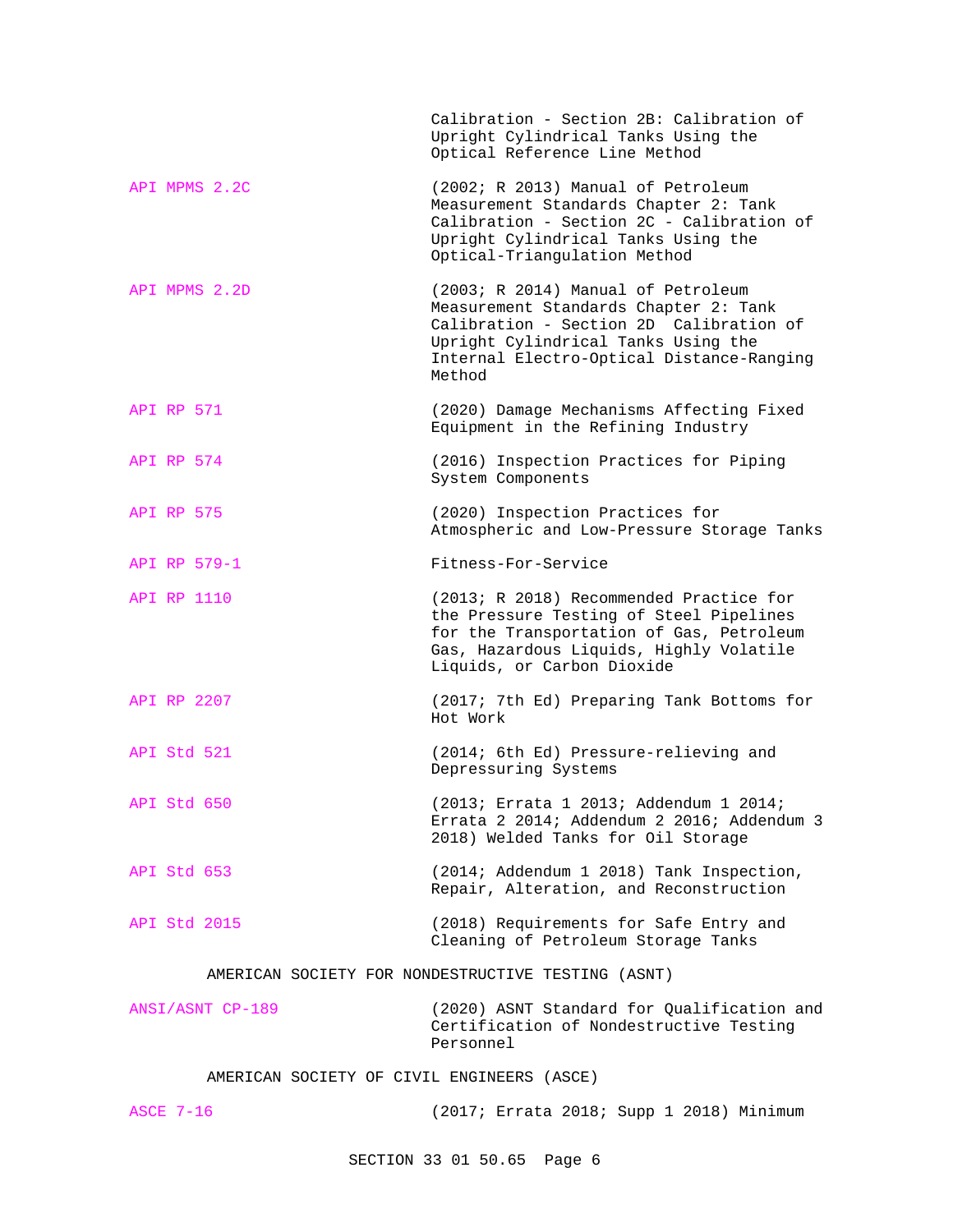Design Loads and Associated Criteria for Buildings and Other Structures

# AMERICAN SOCIETY OF MECHANICAL ENGINEERS (ASME)

| ASME B1.1           | (2003; R 2018) Unified Inch Screw Threads<br>(UN and UNR Thread Form)                                                        |
|---------------------|------------------------------------------------------------------------------------------------------------------------------|
| <b>ASME B16.5</b>   | (2020) Pipe Flanges and Flanged Fittings<br>NPS 1/2 Through NPS 24 Metric/Inch Standard                                      |
| <b>ASME B16.21</b>  | (2021) Nonmetallic Flat Gaskets for Pipe<br>Flanges                                                                          |
| <b>ASME B16.48</b>  | (2015) Line Blanks                                                                                                           |
| <b>ASME B18.2.1</b> | (2012; Errata 2013) Square and Hex Bolts<br>and Screws (Inch Series)                                                         |
| <b>ASME B18.2.2</b> | (2022) Nuts for General Applications:<br>Machine Screw Nuts, and Hex, Square, Hex<br>Flange, and Coupling Nuts (Inch Series) |
| <b>ASME B40.100</b> | (2013) Pressure Gauges and Gauge<br>Attachments                                                                              |
| ASME BPVC SEC V     | (2017) BPVC Section V-Nondestructive<br>Examination                                                                          |

# ASTM INTERNATIONAL (ASTM)

| <b>ASTM A193/A193M</b> | (2020) Standard Specification for<br>Alloy-Steel and Stainless Steel Bolting<br>Materials for High-Temperature Service and<br>Other Special Purpose Applications |
|------------------------|------------------------------------------------------------------------------------------------------------------------------------------------------------------|
| <b>ASTM A194/A194M</b> | (2020a) Standard Specification for Carbon<br>Steel, Alloy Steel, and Stainless Steel<br>Nuts for Bolts for High-Pressure or<br>High-Temperature Service, or Both |
| ASTM A325              | (2014) Standard Specification for<br>Structural Bolts, Steel, Heat Treated,<br>120/105 ksi Minimum Tensile Strength                                              |
| ASTM A563              | (2015) Standard Specification for Carbon<br>and Alloy Steel Nuts                                                                                                 |
| ASTM D610              | (2008; R 2019) Standard Practice for<br>Evaluating Degree of Rusting on Painted<br>Steel Surfaces                                                                |
| <b>ASTM E1316</b>      | (2020a) Standard Terminology for<br>Nondestructive Examinations                                                                                                  |
| <b>ASTM E2807</b>      | (2011; R 2019) Standard Specification for<br>3D Imaging Data Exchange                                                                                            |
| ASTM F436              | (2011) Hardened Steel Washers                                                                                                                                    |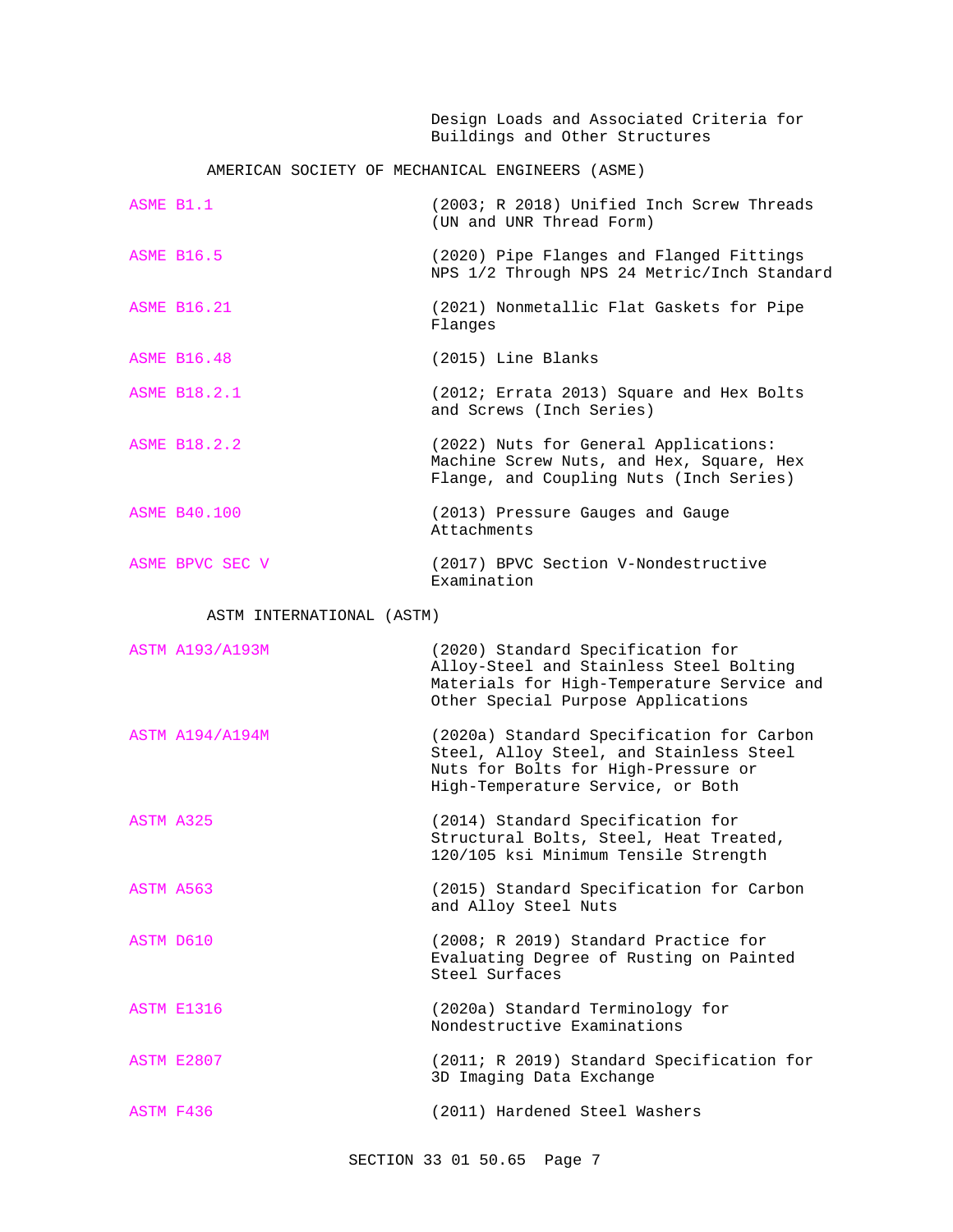ASTM F3125/F3125M (2019) Standard Specification for High Strength Structural Bolts and Assemblies, Steel and Alloy Steel, Heat Treated, Inch Dimensions 120 ksi and 150 ksi Minimum Tensile Strength, and Metric Dimensions 830 MPa and 1040 MPa Minimum Tensile Strength

NATIONAL FIRE PROTECTION ASSOCIATION (NFPA)

NFPA 30 (2021; TIA 20-1; TIA 20-2) Flammable and Combustible Liquids Code

NFPA 326 (2015) Standard for Safeguarding of Tanks and Containers for Entry, Cleaning, or Repair

SOCIETY FOR PROTECTIVE COATINGS (SSPC)

SSPC PA 2 (2015; E 2018) Procedure for Determining Conformance to Dry Coating Thickness Requirements

SOCIETY OF AUTOMOTIVE ENGINEERS INTERNATIONAL (SAE)

SAE AMS3275 (2009; Rev C) Sheet, Acrylonitrile Butadiene (NBR) Rubber and Non-Asbestos Fiber Fuel and Oil Resistant

U.S. ARMY CORPS OF ENGINEERS (USACE)

EM 385-1-1 (2014) Safety -- Safety and Health Requirements Manual

U.S. DEPARTMENT OF DEFENSE (DOD)

| MIL-PRF-907 | (2020; Rev H) Antiseize Thread Compound, |
|-------------|------------------------------------------|
|             | High Temperature                         |

UFC 3-301-01 (2019, with Change 1, 2022) Structural Engineering

UFC 3-460-03 (2017; with Change 1, 2021) Petroleum Fuel Systems Maintenance

U.S. NATIONAL ARCHIVES AND RECORDS ADMINISTRATION (NARA)

29 CFR 1910.146 Permit-required Confined Spaces

# 1.2 DEFINITIONS

**\*\*\*\*\*\*\*\*\*\*\*\*\*\*\*\*\*\*\*\*\*\*\*\*\*\*\*\*\*\*\*\*\*\*\*\*\*\*\*\*\*\*\*\*\*\*\*\*\*\*\*\*\*\*\*\*\*\*\*\*\*\*\*\*\*\*\*\*\*\*\*\*\*\* NOTE: Requirements in this Section must be checked against requirements in the project Statement of Work or Project Program to ensure that there is not a conflict. \*\*\*\*\*\*\*\*\*\*\*\*\*\*\*\*\*\*\*\*\*\*\*\*\*\*\*\*\*\*\*\*\*\*\*\*\*\*\*\*\*\*\*\*\*\*\*\*\*\*\*\*\*\*\*\*\*\*\*\*\*\*\*\*\*\*\*\*\*\*\*\*\*\***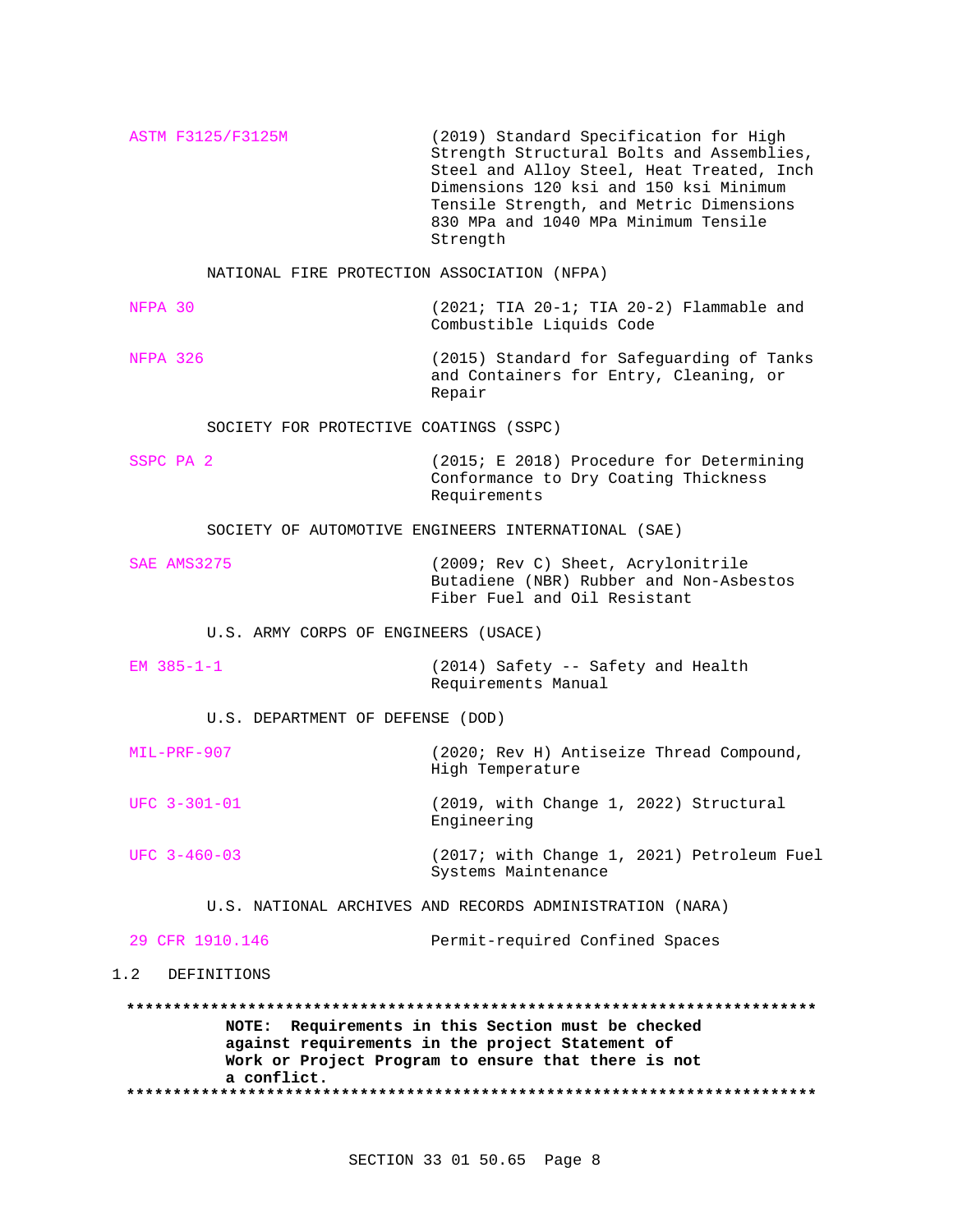## 1.2.1 DoD Tank Features List

As used in this Section, documentation of functional and physical attributes in the form of a spreadsheet which the Contracting Officer will provide after award. This document is in addition to the API Std 653 Annex C inspection checklist.

## 1.2.2 Hazardous Area

As used in this Section, any area within 30 meters 100 feet of active storage tanks, areas within 30 meters 100 feet of leaking sections of fuel pipelines or other vapor sources, areas within 60 meters 200 feet of the downwind side of potential vapor emission sources (i.e., pressure-vacuum vents, sample ports, or open vents on active tanks; leaking sections of pipelines), areas within existing tanks, and areas within a tunnel or adit.

## 1.2.3 Hot Work

For work covered by this section: drilling, boring, flame heating, welding, torch cutting, brazing, carbon arc gouging, grinding, abrasive blasting, or any work which produces heat, by any means, of 200 degrees C 400 degrees F or more; or in the presence of flammables or flammable atmospheres, other ignition sources such as spark or arc producing tools or equipment, static discharges, friction, impact, open flames or embers, nonexplosion-proof lights, fixtures, motors or equipment.

## 1.2.4 Independent

Impartial third party not a part or affiliated with Contractor or subcontractor principal or subsidiary businesses.

## 1.2.5 Inspector of Record

The individual, certified as a fuel storage tank inspector, in responsible charge of the storage tank inspection who will attest to the suitability for service. The recognized certification is API Std 653.

## 1.2.6 Mandatory Repair

Action necessary to preserve or restore the structural and hydraulic integrity of the tank or piping, or to mitigate a safety hazard. Includes any condition which has or may breach the hydraulic or structural integrity of the tank prior to the next integrity inspection.

## 1.2.7 Marine Chemist

The holder of a valid Certificate issued by the National Fire Protection Association in accordance with the "Rules for Certification of Marine Chemists" establishing the individual as a Qualified Person pursuant to NFPA 326.

# 1.2.8 MAWP

Maximum allowable working pressure: As used in this Section, maximum internal pressure in the piping system for continued operation at the most severe condition of coincident internal or external pressure and temperature expected during service.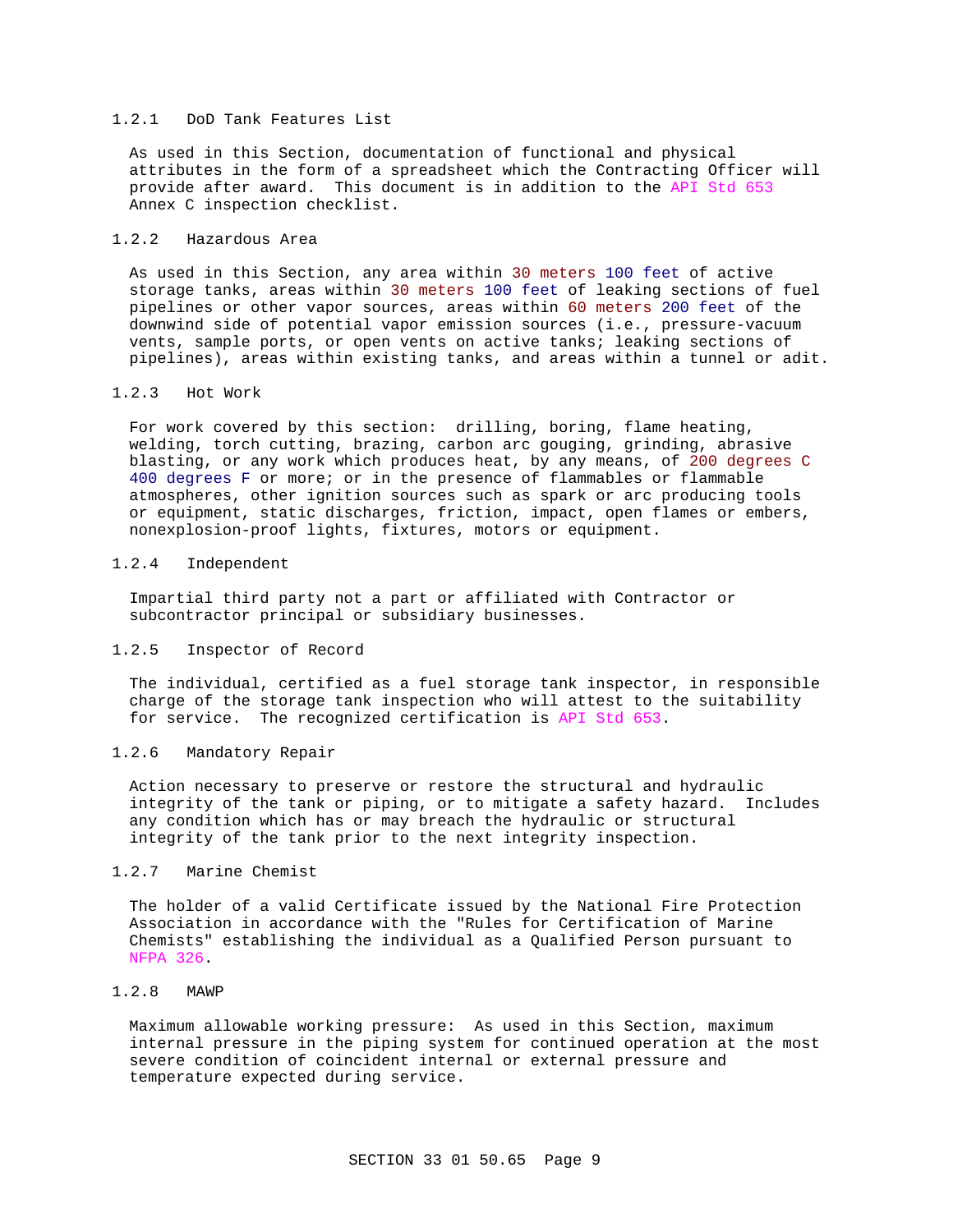#### $1.2.9$ Mil

A unit of length equal to 0.001 of an inch.

#### 1.2.10 Progressive Indication

A response from a nondestructive examination interpreted to be relevant and evaluated to be time-dependent deterioration such as active corrosion.

#### $1, 2, 11$ Recommended Repair

Action intended to extend the service life of the tank or piping and to address conditions that currently, or within the next service interval, will not have an adverse affect on tank operability or integrity. Applicability is limited to exclude soft or elastomeric parts for any pressure containing system.

#### $1.2.12$ Tank Engineer

One or more licensed professional engineers, or an engineering firm acceptable to the Contracting Officer, knowledgeable and experienced in the engineering disciplines associated with the evaluation of mechanical and material characteristics that affect the integrity and reliability of storage tanks. The storage tank engineer is the tank inspection subject matter expert.

#### $1.2.13$ Tank Inspection

As used in this Section, a tank inspection is a multi-disciplinary engineering assessment of all petroleum, oil, and lubricant storage tank systems within or connected to the tank hydraulic boundary. Systems include nozzles, appurtenances and conveyance systems such as piping, stilling well, valve, flow control, cathodic protection, overfill protection, spill prevention, containment, leak detection, fire suppression, gauging, ventilation, lighting, and other electrical systems. Inspection includes a review of cathodic protection reports and relevant as-built records when available. Unless stated otherwise in the [Project Program][Statement of Work], the limits are the boundary of secondary containment.

#### 1.2.14 Tank Inspector

An individual certified as a fuel storage tank inspector. The recognized certification is API Std 653.

#### ADMINISTRATIVE REQUIREMENTS  $1<sup>3</sup>$

# NOTE: Piping hydrostatic test for use on cut and cover tank piping within the hydraulic boundary or on drain-dry AST piping.

#### $1.3.1$ Sequencing

[ Schedule hydrostatic test of nozzle piping to occur early during the inspection phase. Report results in the preliminary inspection report.

] Schedule tank inspection(s) to occur in accordance with Section 01 14 00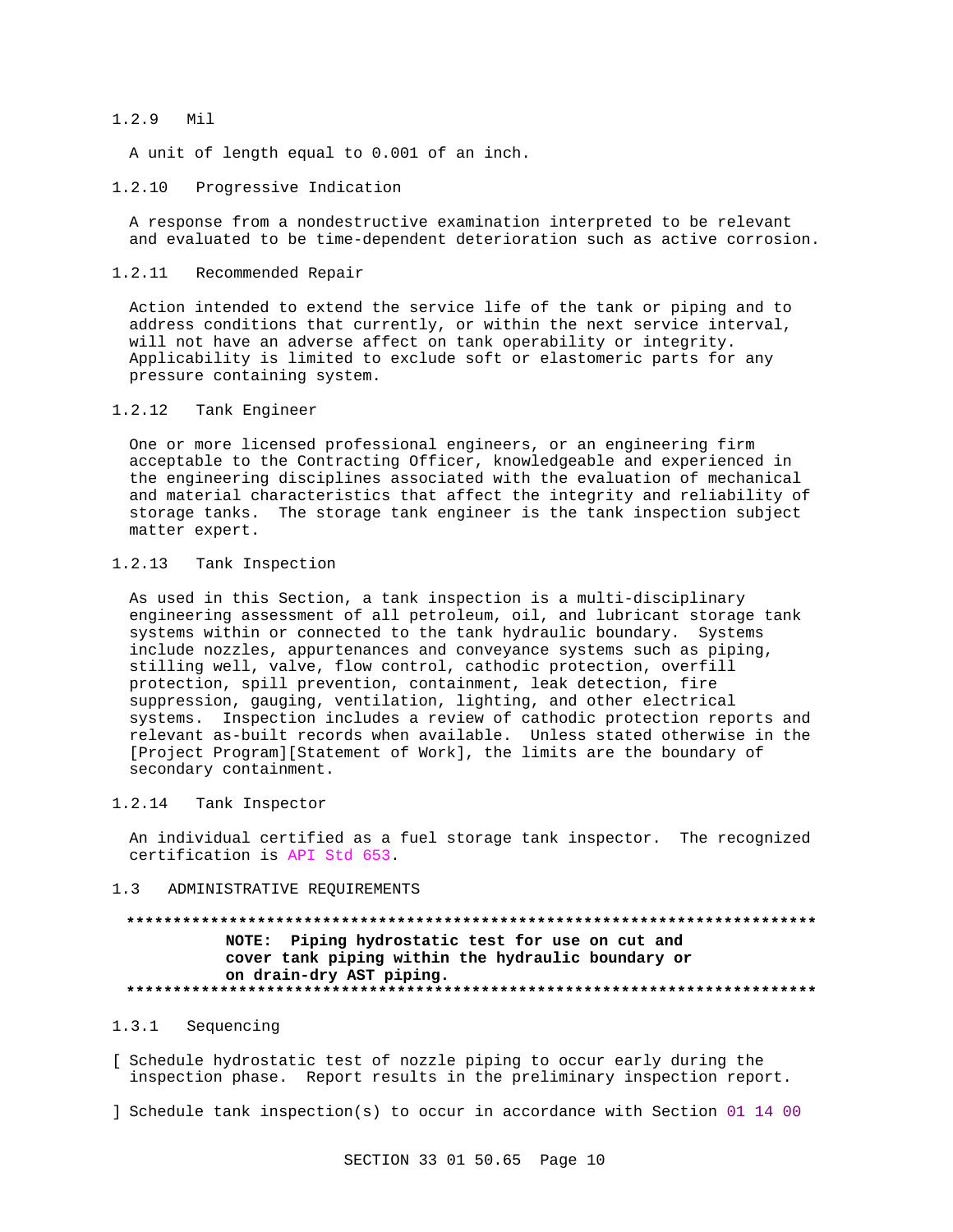WORK RESTRICTIONS.

1.3.2 Safety Permits and Equipment

Acquire safety permits and necessary safety equipment in compliance with Installation Requirements, Section 01 35 26 GOVERNMENTAL SAFETY REQUIREMENTS, Section 33 01 50.55 CLEANING OF PETROLEUM STORAGE TANKS, and EM 385-1-1. A permit is required for all hot work. The storage tank is a confined space and entry must be made in accordance with requirements of EM 385-1-1 Section 34.

1.3.3 Regulatory Requirements

Obtain permits required to comply with local, State, and Federal regulations.

## 1.4 SUBMITTALS

#### **\*\*\*\*\*\*\*\*\*\*\*\*\*\*\*\*\*\*\*\*\*\*\*\*\*\*\*\*\*\*\*\*\*\*\*\*\*\*\*\*\*\*\*\*\*\*\*\*\*\*\*\*\*\*\*\*\*\*\*\*\*\*\*\*\*\*\*\*\*\*\*\*\*\***

**NOTE: Review Submittal Description (SD) definitions in Section 01 33 00 SUBMITTAL PROCEDURES and edit the following list, and corresponding submittal items in the text, to reflect only the submittals required for the project. The Guide Specification technical editors have classified those items that require Government approval, due to their complexity or criticality, with a "G." Generally, other submittal items can be reviewed by the Contractor's Quality Control System. Only add a "G" to an item if the submittal is sufficiently important or complex in context of the project.**

**For Army projects, fill in the empty brackets following the "G" classification, with a code of up to three characters to indicate the approving authority. Codes for Army projects using the Resident Management System (RMS) are: "AE" for Architect-Engineer; "DO" for District Office (Engineering Division or other organization in the District Office); "AO" for Area Office; "RO" for Resident Office; and "PO" for Project Office. Codes following the "G" typically are not used for Navy, Air Force, and NASA projects.**

**The "S" classification indicates submittals required as proof of compliance for sustainability Guiding Principles Validation or Third Party Certification and as described in Section 01 33 00 SUBMITTAL PROCEDURES.**

**Choose the first bracketed item for Navy, Air Force, and NASA projects, or choose the second bracketed item for Army projects.**

**\*\*\*\*\*\*\*\*\*\*\*\*\*\*\*\*\*\*\*\*\*\*\*\*\*\*\*\*\*\*\*\*\*\*\*\*\*\*\*\*\*\*\*\*\*\*\*\*\*\*\*\*\*\*\*\*\*\*\*\*\*\*\*\*\*\*\*\*\*\*\*\*\*\***

Government approval is required for submittals with a "G" or "S" classification. Submittals not having a "G" or "S" classification are [for Contractor Quality Control approval.][for information only. When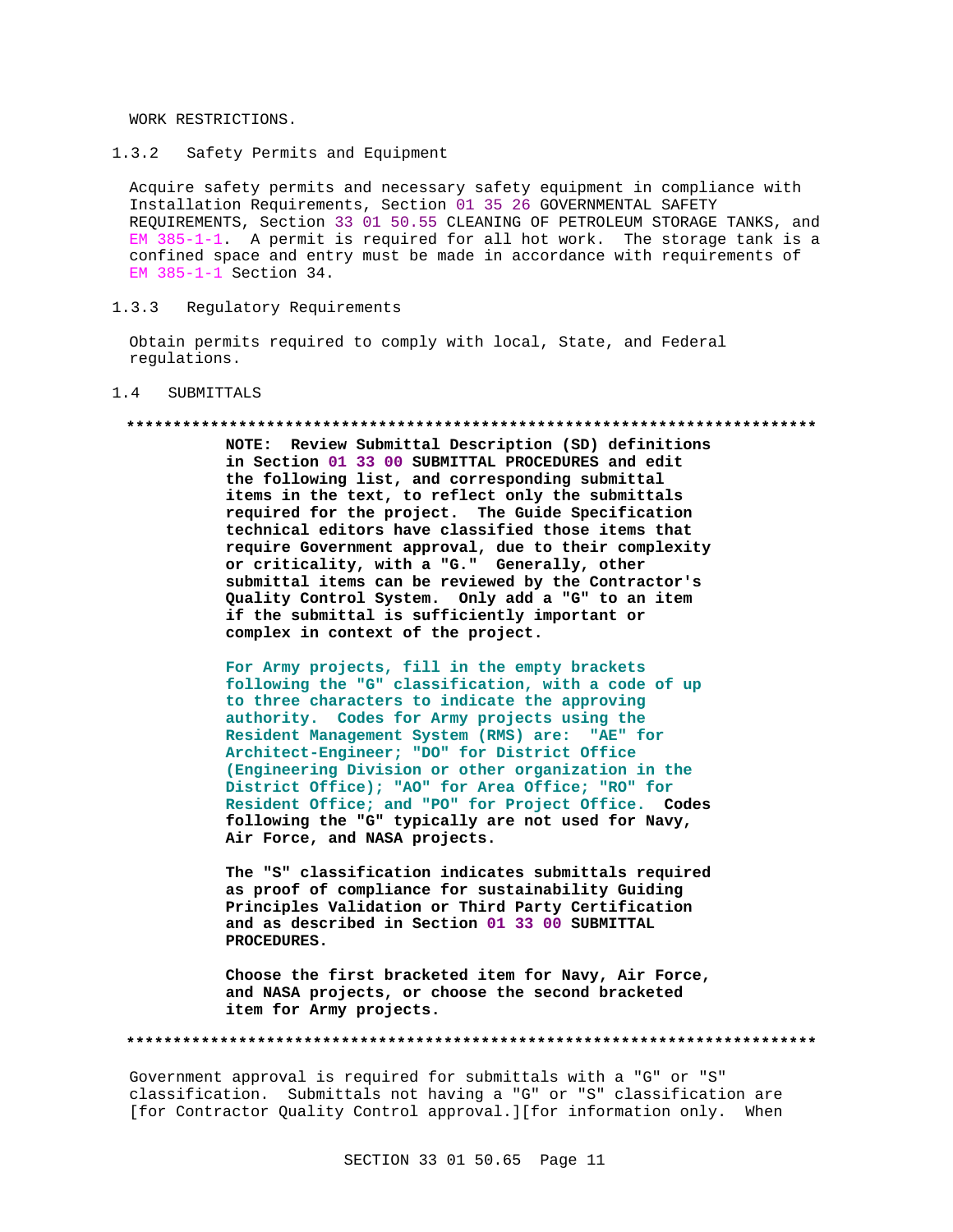used, a code following the "G" classification identifies the office that will review the submittal for the Government.] Submit the following in accordance with Section 01 33 00 SUBMITTAL PROCEDURES:

SD-01 Preconstruction Submittals

| Tank Inspector Credentials; G[, [____]] |  |
|-----------------------------------------|--|
| Piping Inspector Credentials; G[, [ ]]  |  |
| Tank Engineer Credentials; G[, [____]]  |  |
| NDE Examiner Credentials; G[, [ ]]      |  |
| NDE Firm Credentials; G[, [____]]       |  |
| Hydrostatic Test Plan; G[, [____]]      |  |
| Inspection Plan; $G[$ , $[\_\_\_$ ]]    |  |
| Preliminary Inspection Report; G[, [ ]] |  |
| Inspection Report; G[, [____]]          |  |
| SD-06 Test Reports                      |  |
| Hydrostatic Test Report; G[, [ ]]       |  |
| SD-07 Certificates                      |  |
| Instrument Calibration Certificate      |  |
|                                         |  |

SD-10 Operation and Maintenance Data

Electronic Tank Calibration Table; G[, [\_\_\_\_]]

- 1.5 QUALITY ASSURANCE
- 1.5.1 Modification of References

Perform work in accordance with UFC 3-460-03. Except as modified herein, work must conform to [API 570, API RP 574, ]API Std 653, and API RP 575.

1.5.2 Qualification and Certification

1.5.2.1 Tank Engineer

Qualification: Minimum [four][seven] years verifiable experience in evaluation, design, repair, and integrity assessment of [field fabricated][cut and cover] fuel storage tanks. Provide evidence of having completed tank inspections, inspections of repairs, or integrity assessments on at least five similar size and type tanks within the previous four years.

Certification: Licensed Professional Civil or Mechanical Engineer. [Certification as an API Std 653 tank inspector. ]Provide Tank Engineer Credentials and qualification.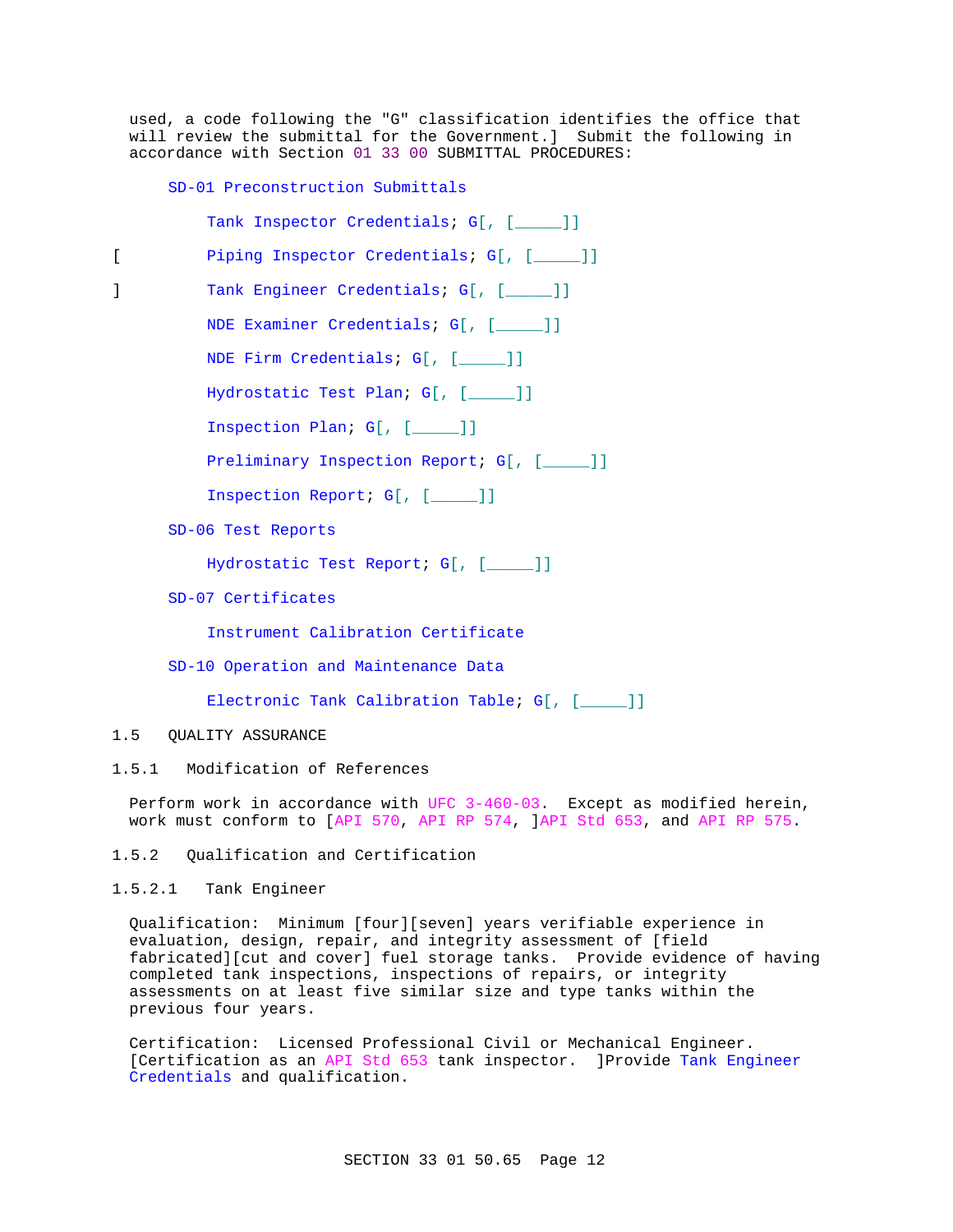## 1.5.2.2 Tank Inspector

Qualification: Minimum [four][seven] years verifiable experience performing inspections[ of bulk fuel storage tanks][ of cut and cover fuel storage tanks]. Provide evidence of having completed inspections on at least five similar size and type storage tanks within the previous four years.

Certification: API Std 653 tank inspector. Provide Tank Inspector Credentials to include API Std 653 certification and qualification.

## [1.5.2.3 Piping Inspector

# NOTE: Piping inspector for use if piping and nozzle inspection and piping hydrostatic test on cut and cover tank piping that is part of the tank hydraulic boundary or on drain-dry AST piping is within the purview of the inspection scope.

Qualification: Minimum four years verifiable experience performing fuel piping inspections of the same size and type as required. Provide evidence of having completed at least five similar inspections within the previous four years.

Certification: API 570 piping inspector. Provide Piping Inspector Credentials to include API 570 certification and qualification.

### ]1.5.2.4 Non-Destructive Examination (NDE) Company

Qualification: [Independent third party company][Company] with minimum four years verifiable experience conducting:

- a. Tank plate scanning for surface, subsurface, and backside indications
- Weld examination for surface and subsurface indications  $h$

Certification: NDE Firm Credentials to include contact information, industry qualification, and experience.

#### $1.5.2.5$ Non-Destructive Examiner

Qualification: Examiners must be qualified to perform non-destructive examination in accordance with API Std 653 and API Std 650. Examiners must meet minimum requirements for qualification in ANSI/ASNT CP-189. Qualified examiners must have minimum five years verifiable experience performing non-destructive examination of fuel storage tanks. Experience is defined as work activity performing a specific NDE method under the direction of qualified supervision but does not include time spent in training programs.

Certification: Examiners certified to at least Level II requirements compliant with ANSI/ASNT CP-189 for the applicable method. Level II Limited certification does not meet this requirement. Provide NDE Examiner Credentials to include qualification and certification.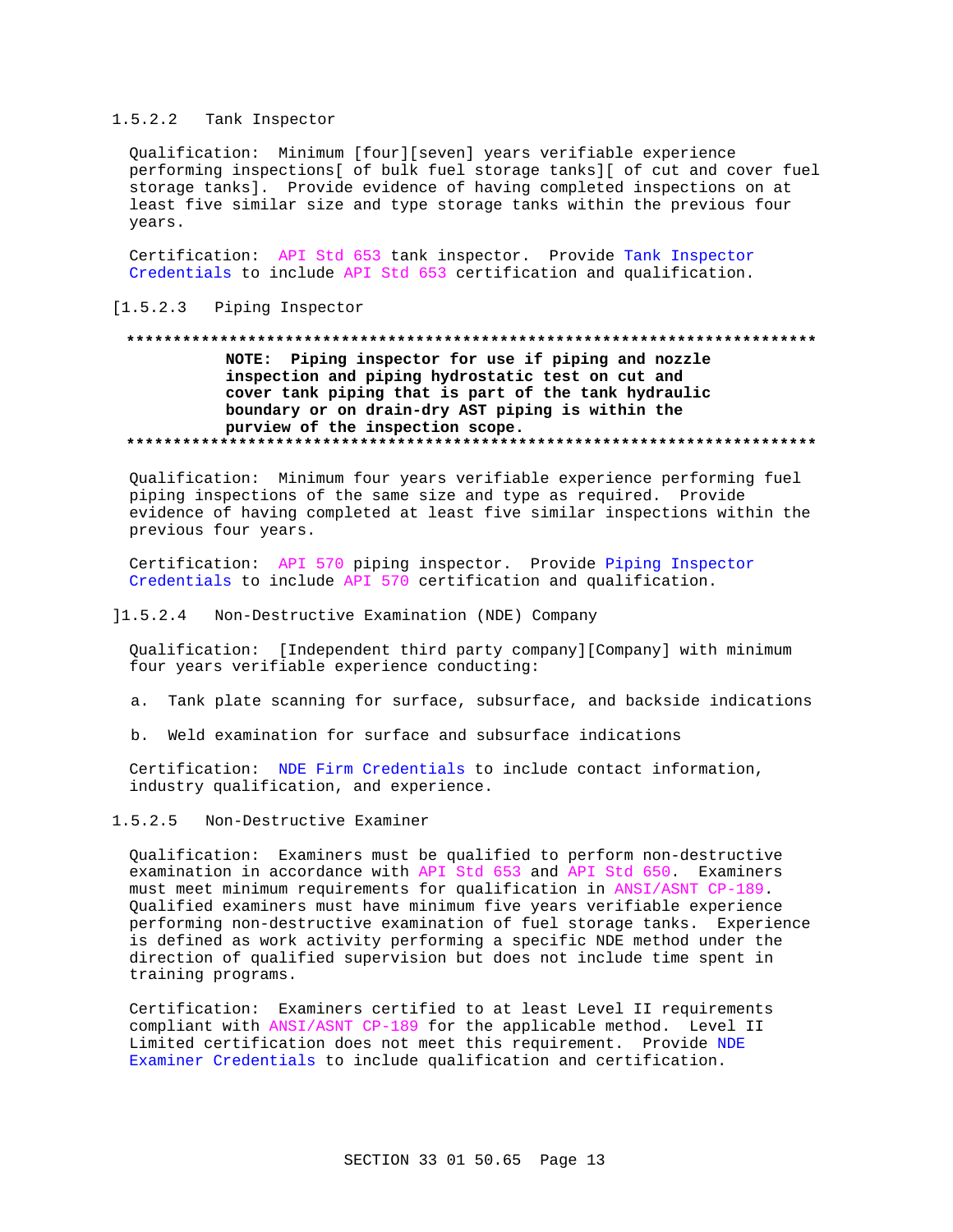### 1.6 INSPECTION PLAN

Submit Inspection Plan pursuant to Section [01 33 00.05 20 CONSTRUCTION SUBMITTAL PROCEDURES][01 33 00 SUBMITTAL PROCEDURES].

### 1.6.1 Desired Service Interval

# NOTE: Use judgment regarding Desired Service Interval. OOS repair durations can be lengthy. Goal is 20-year interval but must account for repair duration. If 24 years is infeasible or unnecessary, use 12 years. Ensure interval is consistent with requirements in work statement.

Unless otherwise stated in the [Project Program][Statement of Work], use  $[12][24]$  years as the interval to the next inspection.

#### $1.6.2$ Environmental Conditions

Plan ventilation and tank entry means which will provide a gas-free environment suitable for safe entry. Comply with Section 33 01 50.55 CLEANING OF PETROLEUM STORAGE TANKS and API Std 2015. Prepare for tank bottom work consistent with API RP 2207.

# 1.6.2.1 Gas Test Holes

Liquid or hydrocarbon vapor might exist [in the tank shell to substrate interstice][below the bottom plates]. Should the space be required to be sampled or inerted, provide an engineered detail to install and repair test holes. Purge the interstice with inert gas if required to establish gas-free conditions and in accordance with API RP 2207. Provide test holes pursuant to paragraph GAS TEST HOLE INSTALLATION. Repair gas test holes in accordance with paragraph GAS TEST HOLE REPAIR.

## [1.6.3 Tank Geometric Data

# NOTE: Use this paragraph in the event a qualitative data from a LIDAR survey of the tank interior is desired.

Plan a survey regime which will result in a thorough, electronic dataset of tank interior surfaces and internal piping. Data must be non-proprietary and conform to ASTM E2807. Point density must be adequate to provide surface resolution of 0.20 inch each axis. Data are intended for use as a permanent set of baseline geometric information and to be registered with inspection data. Ensure point cloud is supported directly within AUTOCAD software.

### ][1.6.4 Destructive Testing

#### 

NOTE: Use this paragraph should it be expected that confirmation of inspection NDE will be useful or required, if there are questions about weldability, or if metallurgical properties of the material need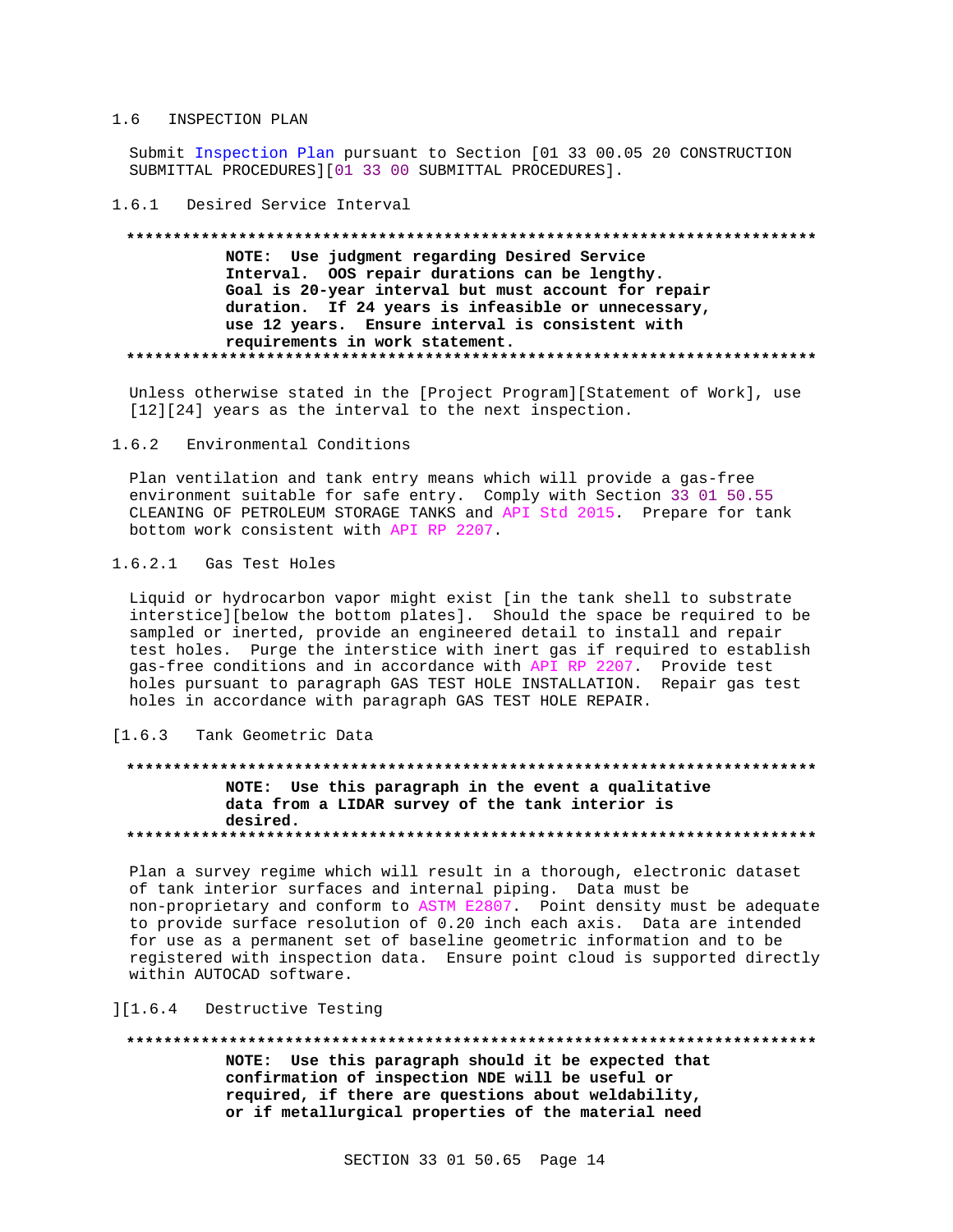to be established. Do not use destructive testing unless warranted and repairs are programmed. Require in the Project Program or SOW the quantity, size, and location of coupons. If NDE confirmation is being performed, select locations based on inspection thickness data. 

Provide destructive testing which will obtain test coupons, submit them to a laboratory for analysis, and report [metal loss, ]chemical, mechanical, macrographic, and metallographic properties of the material. Use the services of an accredited test laboratory. Design the testing to inform the repair design and weld procedure qualification as required in Section 33 01 50.75 REPAIR OF FIELD FABRICATED FUEL STORAGE TANKS. [Compare and report the metal loss data with results of the NDE performed during inspection. ]Coupon location, size, and quantity are pursuant to requirements in the [Project Program][Statement of Work].

#### $11.6.5$ Actionable Indication Determination

Retroactive compliance with criteria such as UFC, DoD Standard Design, and API Std 650 is not required. Many vintage tank welds fully perform despite noncompliance with current weld profile or spacing criteria. Evaluate past performance of welds and assess the expectation for continued performance in structural and hydraulic integrity. Do not find a weld actionable solely for the purpose of current criteria compliance, unless the finding informs a recommendation that affects integrity or operability.

## [1.6.6 Aboveground Storage Tank

## NOTE: Use this paragraph only for aboveground tanks.

Plan the storage tank inspection and other specialized engineering services. Use the API Std 653 Annex C inspection checklist. In addition, incorporate inspection of components which fall outside the scope of API Std 653[ and API 570], but which fall within the scope of this Section. Plan the inspection to validate storage tank conditions in order to fully inform a repair design.

Specify complementary examination methods capable of detecting and sizing surface and subsurface defects, as well as product and backside corrosion. Qualitative methods are acceptable for screening purposes as long as requirements of this Section are met and quantitative data are obtained by follow-on means.

Plan an inspection approach which will examine 100 percent, as interior appurtenances allow, of the tank bottom. Tailor plan to specific facility conditions. Address relevant damage mechanisms pursuant to engineering best practice and API RP 571. Do not use a risk-based approach.

## 1.6.6.1 Corrosion Rate

Screen inspection data to distinguish progressive versus non-progressive indications but use only progressive indications in rate calculations. Calculate corrosion rates per region per API Std 653 and include in preliminary report.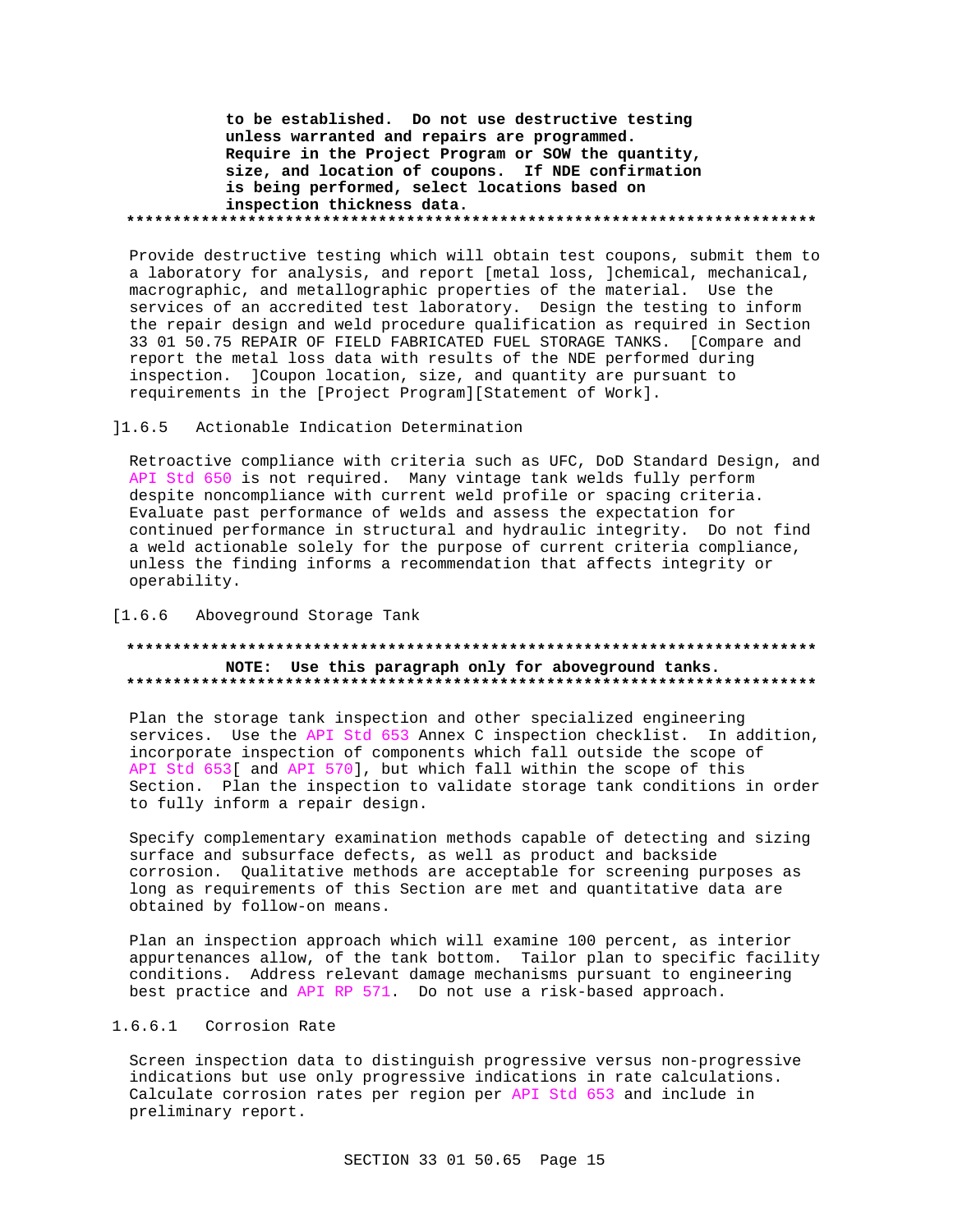## 1.6.6.2 Remaining Thickness Analysis

Calculate minimum plate thickness for all regions. Assume product side corrosion rate for coated regions is zero if the expected life of the coating system equals or exceeds the service interval. Report the thickness required to achieve, at the end of the service interval, 100 mils of plate thickness.

#### $1.6.6.3$ Remaining Service Life

Classify relevant indications into mandatory and recommended categories. Apply requirements in paragraph SUITABILITY FOR SERVICE.

#### $1.6.6.4$ Atmospheric Vent Capability

Calculate the normal and emergency atmospheric vent requirements at maximum rates of fill and issue. Assess capability of vents and their conformance to NFPA 30.

][1.6.7 Cut and Cover Tank

## NOTE: Use this paragraph only for cut and cover tanks.

Plan the storage tank inspection and other specialized engineering services. Incorporate inspection of components which fall outside the scope of API Std 653[ and API 570], but which fall within the scope of this Section. Plan the inspection to validate storage tank conditions in order to fully inform a repair design.

Specify complementary examination methods capable of detecting and sizing surface and subsurface defects, as well as product and backside corrosion. Qualitative methods are acceptable for screening purposes as long as requirements of this Section are met and quantitative data are obtained by follow-on means.

Plan an inspection approach which will examine 100 percent, as interior appurtenances allow, of the tank shell and bottom. Tailor plan to specific facility conditions. Address relevant damage mechanisms pursuant to engineering best practice and API RP 571. Do not use a risk-based approach.

#### $1.6.7.1$ Modified Inspection Approach Analysis

Use a modified approach in order to apply principles of API Std 653 to the extent practicable, and also assess unique characteristics of cut and cover storage tanks. Evaluate tank conditions through a systematic approach led by the Tank Engineer. Many original construction welds are noncompliant with current standards and practices for geometry and spacing. Use engineering judgment when recommending repair of existing fully-performing but noncompliant welds.

Provide a Modified Inspection Approach Analysis (MIAA) which describes the engineering basis for the inspection. Adhere to principles of API Std 653. Take into account the tank design and construction methods. Incorporate best engineering practice. Analyze and submit the MIAA in accordance with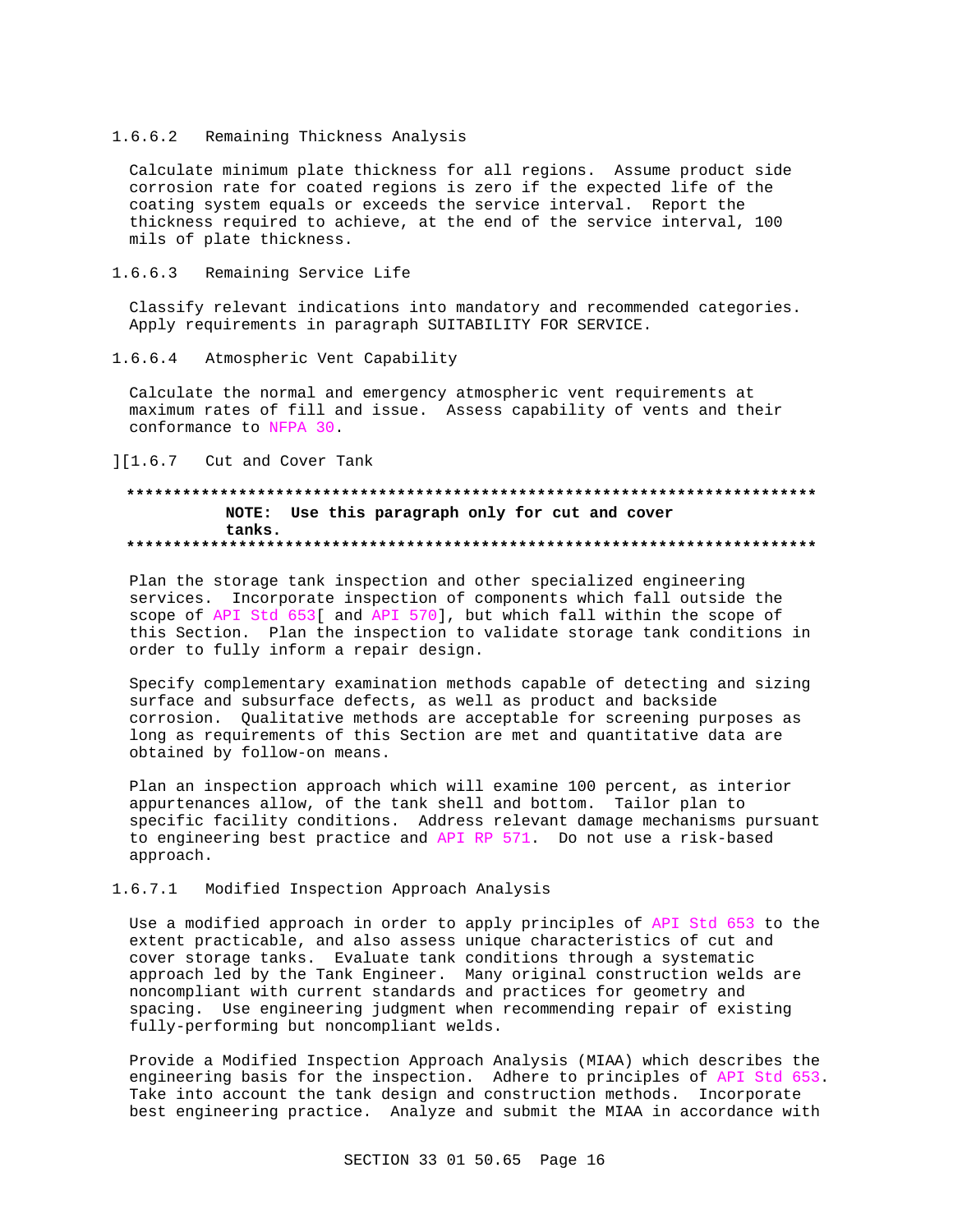Section [01 33 10.05 20 DESIGN SUBMITTAL PROCEDURES][01 33 00 SUBMITTAL PROCEDURES 1.

 $1.6.7.2$ Modified API Inspection

Use an inspection regime which implements this Section and principles of API Std 653, API RP 575 , API 570, and API RP 574].

1.6.7.3 Corrosion Rate

## NOTE: Calculate corrosion rate using two methods. Evaluate results to determine which is more conservative.

Organize thickness data into bottom and shell regions. Screen inspection data to distinguish progressive versus non-progressive indications but use only progressive indications in rate calculations. Calculate long term corrosion rates per region as the quotient of metal loss and time. Calculate corrosion rates in accordance with API Std 653. Use assumptions in Table 1. Report thickness in mils and rates in mils per year.

| Minimum thickness, (mils) end of service<br>interval | 100                                       |
|------------------------------------------------------|-------------------------------------------|
| Original service start year                          |                                           |
| Nominal thickness (mils, bottom)                     |                                           |
| Nominal thickness (mils, other regions)              |                                           |
| Desired Service Interval (years)                     | See paragraph DESIRED SERVICE<br>INTERVAL |

Table 1 Corrosion and Remaining Thickness Assumptions

#### 1.6.7.4 Remaining Thickness Analysis

NOTE: Use a factor of safety in the corrosion rate if needed to mitigate inspection uncertainty risk on tanks without RPB and/or leak detection, or if needed as a best practice. 

Use the corrosion rate calculated from values in Table 1 and the method in API Std 653. Report the required thickness to achieve 100 mils of plate thickness at the end of a service interval, using both the long term corrosion rate and with the API corrosion rate method.

# 11.6.8 Non-Destructive Examination

Plan an examination to provide complementary non-destructive techniques. Do not rely on a single technology. Ensure techniques, in the aggregate, have the capability to detect backside corrosion at the minimum volume as well as through holes. Procedures must be compliant with ASME BPVC SEC V.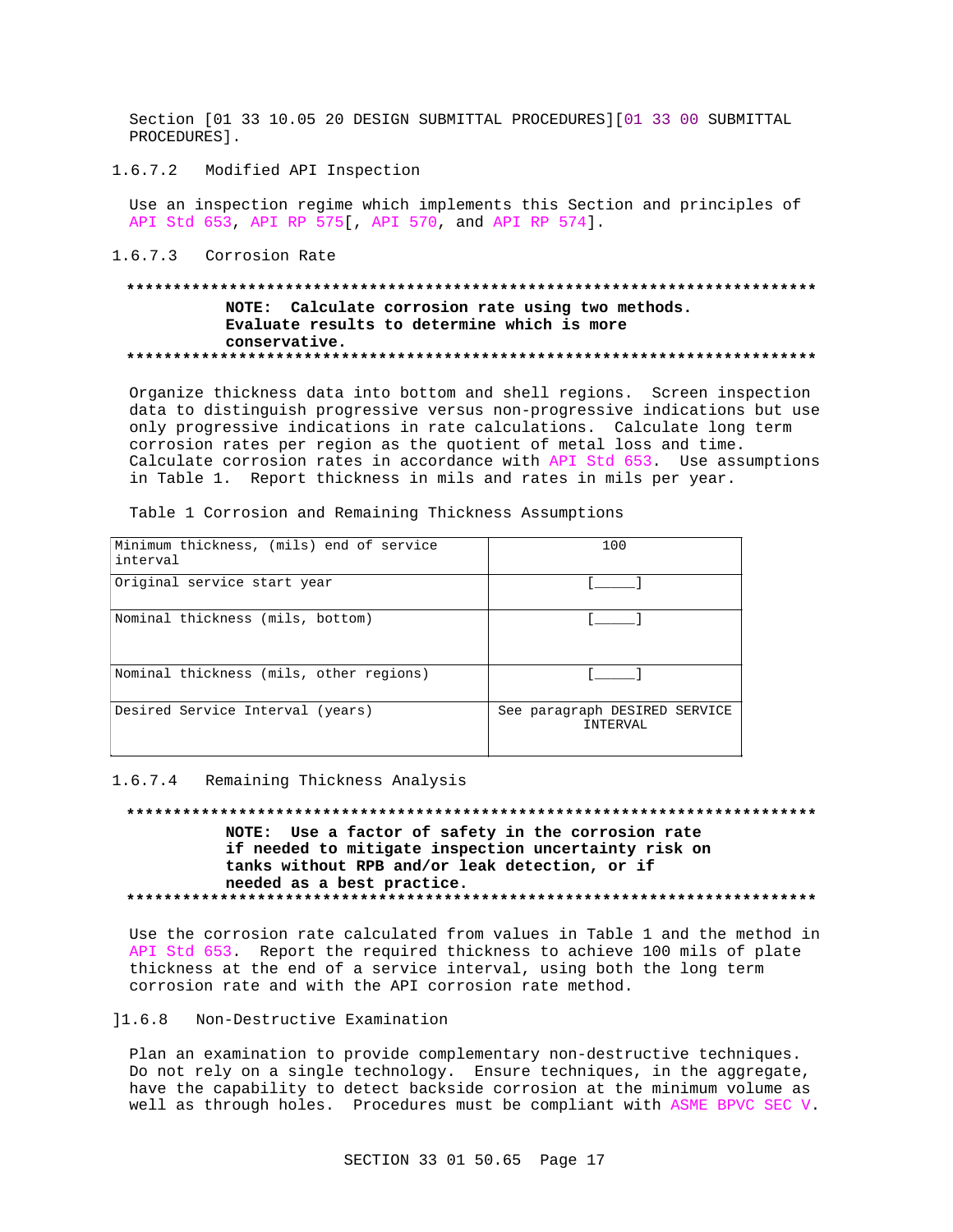Oualitative methods are acceptable for screening as long as requirements of this Section are met and quantitative data are obtained by follow-on means.

Record associated geometric data for relevant indications. Identify examiner(s) used at each indication.

Specify VT, UT, and VBT techniques fully compliant with this Section, ASME BPVC SEC V, and API Std 650. Adhere to NDE terminology in ASTM E1316. Provide an NDE Plan which includes requirements of ASME BPVC SEC V.

## 1.6.8.1 Plate Scan

Provide bottom [and shell ]plate scanning to screen surfaces for backside corrosion. Provide UT at regions where tank scanning cannot be conducted. Prove up backside indications with an ultrasonic method.

#### $1.6.8.2$ Weld Examination

Provide bottom [and shell ]weld examination independent of plate scanning. Characterize indications as actionable based on hydraulic or structural integrity and not on criteria compliance. Identify conditions which are symptomatic of poor weld performance.

1.6.8.3 Vacuum Box Testing

Provide a procedure to test in two pressure increments. Start the test with a 3 psig differential. Maintain vacuum pressure for at least 10 seconds. Slowly increase to 8 psig differential and maintain for at least 10 seconds. Record examiner(s) and register test data with the geometric dataset.

# 1.6.8.4 NDE Reliability

If MFL is used, comply with API Std 653 Annex G requirements for qualification of tank bottom examiners. Only third-party companies, having no conflict of interest in tank bottom examination applications, may facilitate qualification tests. For any other technique, provide a qualified procedure and documentation that examiners are capable of reliably detecting backside metal loss with the procedure.

#### $[1.6.9]$ Tank Piping

#### 

NOTE: Piping inspection and piping hydrostatic test are for use on cut and cover tank piping that is part of the tank hydraulic boundary or on drain-dry AST piping.

Use judgment on which type of test to specify. Identify test boundaries and whether there are means for isolation. Hot work during the inspection phase may be required. Identify local test water disposition requirements. 

Plan an inspection of tank process piping, drain and water draw lines, nozzle necks, flanges, and valves. Inspect to provide condition information, identify deterioration, and establish geometric data.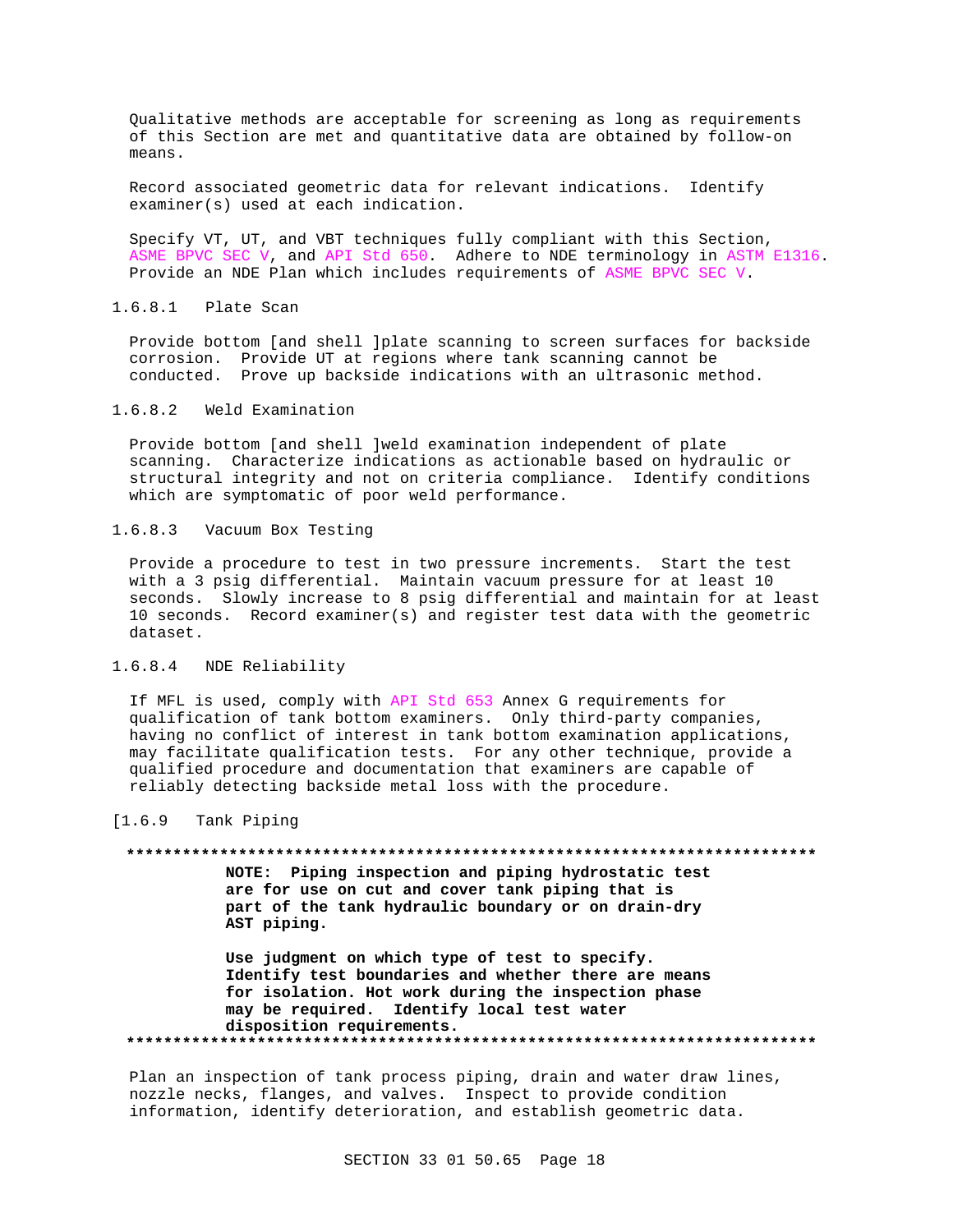Incorporate into the inspection plan principles of API 570 and API RP 574.

- 1.6.9.1 Tank Piping Hydrostatic Test
- [ Plan a temperature compensated, volume and pressure reconciled hydrostatic test. Segments are drain-dry piping and any piping exposed to tank head. Test to the isolation valve flange. Plan the test consistent with API RP 1110. Isolate test segments with suitable means. Use water as the test medium. Test pressure must be meaningful and not less than 150 psig unless an alternative is authorized by the Contracting Officer. Do not exceed the rating of an ASME B16.5, carbon steel, ANSI Class 150 flange. Minimum test duration is four hours.

Test must analyze consistent and inconsistent error, the magnitude of lost volume, and data trends. Inconsistent error able to be reconciled to less than 0.25 degree F is an acceptable result unless an alternate threshold is authorized by the Contracting Officer.

Prepare Hydrostatic Test Plan consistent with API RP 1110 and this Section. Submit in accordance with Section [01 33 00.05 20 CONSTRUCTION SUBMITTAL PROCEDURES][01 33 00 SUBMITTAL PROCEDURES]. Include:

- a. Site specific test procedure and pressure
- b. Description of equipment, piping, and valves to be used, including one line diagram(s)
- c. Method to secure test segment
- d. Test record form
- e. Current instrument calibration certificates
- f. List of test segments and intended test pressure for each
- g. Acceptance criterion
- h. Method to characterize test water to screen for contaminants
- i. Method to transport, store, and dispose test water
- j. Post-test engineering analysis

][Plan a combined strength and leak test consistent with principles of UFC 3-460-03 Appendix G. Strength test pressure component must be meaningful and not less than 150 psig unless an alternative is authorized by the Contracting Officer. Leak test component must use a method which has been third party certified by the National Work Group on Leak Detection Evaluations. Segments are drain-dry piping and any piping exposed to tank head. Test to the isolation valve flange. Provide tests early in the inspection evolution.

]]1.7 SUITABILITY FOR SERVICE

**\*\*\*\*\*\*\*\*\*\*\*\*\*\*\*\*\*\*\*\*\*\*\*\*\*\*\*\*\*\*\*\*\*\*\*\*\*\*\*\*\*\*\*\*\*\*\*\*\*\*\*\*\*\*\*\*\*\*\*\*\*\*\*\*\*\*\*\*\*\*\*\*\*\* NOTE: Program mechanical repairs to provide 24 years of service even if a State or local jurisdiction requires a shorter compliance**

**inspection interval. Revisit this approach and**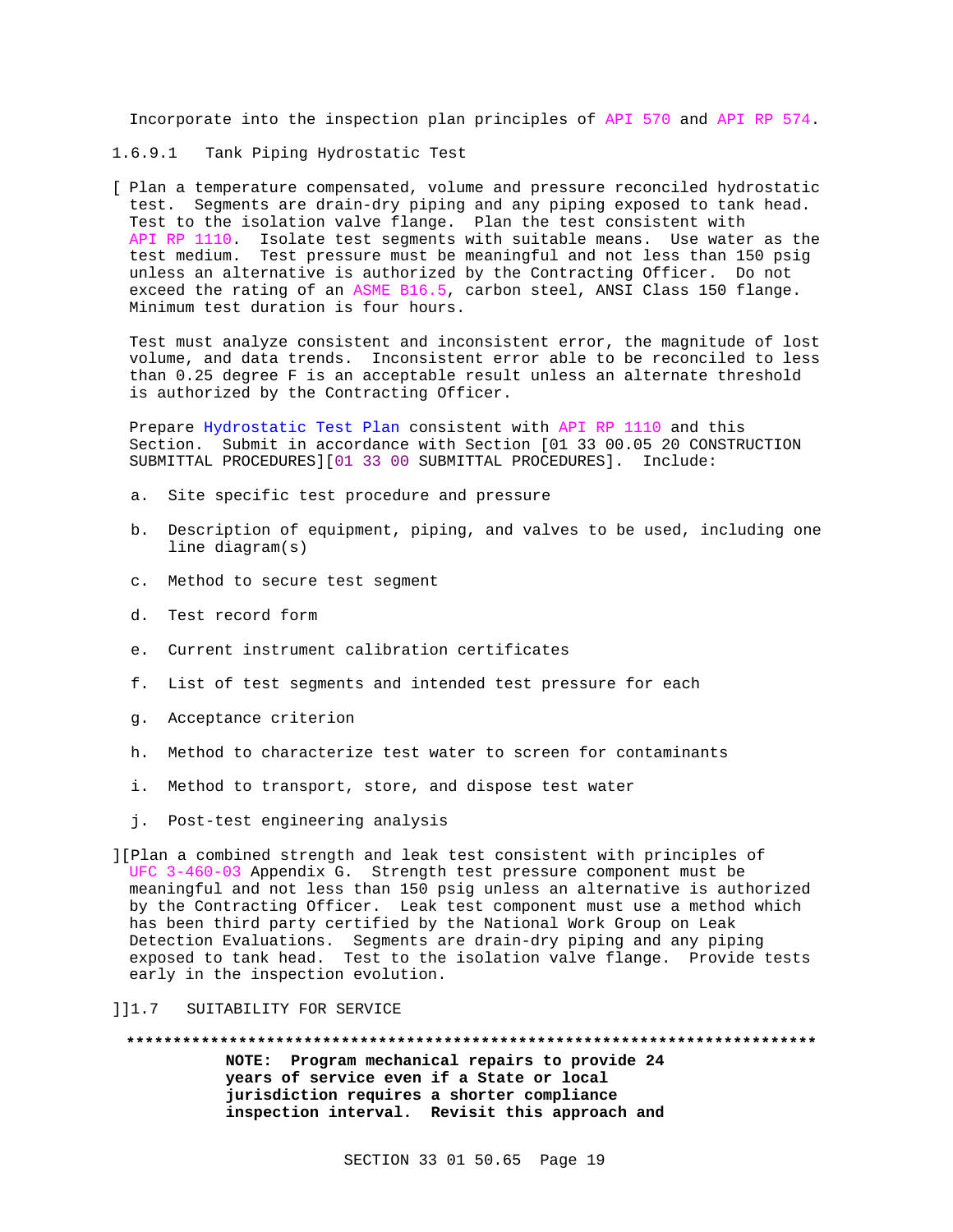## **apply judgment once condition data are received. \*\*\*\*\*\*\*\*\*\*\*\*\*\*\*\*\*\*\*\*\*\*\*\*\*\*\*\*\*\*\*\*\*\*\*\*\*\*\*\*\*\*\*\*\*\*\*\*\*\*\*\*\*\*\*\*\*\*\*\*\*\*\*\*\*\*\*\*\*\*\*\*\*\***

Evaluate inspection data to determine suitability for continued use. Identify conditions which pose a risk to integrity. Determine a metal loss threshold for mandatory repairs.

In the determination of mandatory repairs:

- a. Use a "first, do no harm" approach to classifying tank repairs.
- b. Use Desired Service Interval as the time to next inspection unless notified otherwise by the Contracting Officer.
- c. Use minimum remaining thickness (MRT) no less than 100 mils at the next inspection.
- d. Do not classify as mandatory repair of conditions which are noncompliant with current standards but are un-related to structural or hydraulic integrity (e.g., gouge, improper weld spacing, weld profile).
- e. Apply repair determination to individual indications. Do not average across an entire plate or course.
- 1.8 PROJECT/SITE CONDITIONS
- 1.8.1 Preparation for Inspection

Develop written procedures in accordance with API Std 653 and API RP 575 for entry and re-entry into a storage tank. Ensure gas-generating, pyrophoric, or toxic residues have been removed. Review requirements in this Section and the inspection plan to test the interstice for hydrocarbons and purge as necessary. Do not start inspection until storage tank has been certified by the Marine Chemist to be safe for entry, and requirements of this Section, Section 01 35 26 GOVERNMENTAL SAFETY REQUIREMENTS, and EM 385-1-1 have been met.

# PART 2 PRODUCTS

2.1 Gaskets

Composition ring, one piece factory cut, compliant with ASME B16.21, Buna-N. Gaskets must be composed of either graphite or synthetic fibers in a nitrile binder and must be resistant to the effects of aviation hydrocarbon fuels and manufactured of fire-resistant materials. Use full-faced gaskets for flat-face flanged joints. Use ring gaskets on raised-face flanged joints. Buna-N material must conform to SAE AMS3275. Select a gasket suitable for the work and test pressure of the fluid.

- 2.2 Fasteners
- 2.2.1 Flange Bolts, Nuts, and Washers

Bolts for pipe flanges, flanged fittings, manway covers, valves, and accessories must conform to ASME B18.2.1. Bolts must be of sufficient length to obtain full bearing on the nuts and must project no more than three full threads beyond the nuts with the bolts tightened to the required torque. Bolts must be regular hexagonal bolts conforming to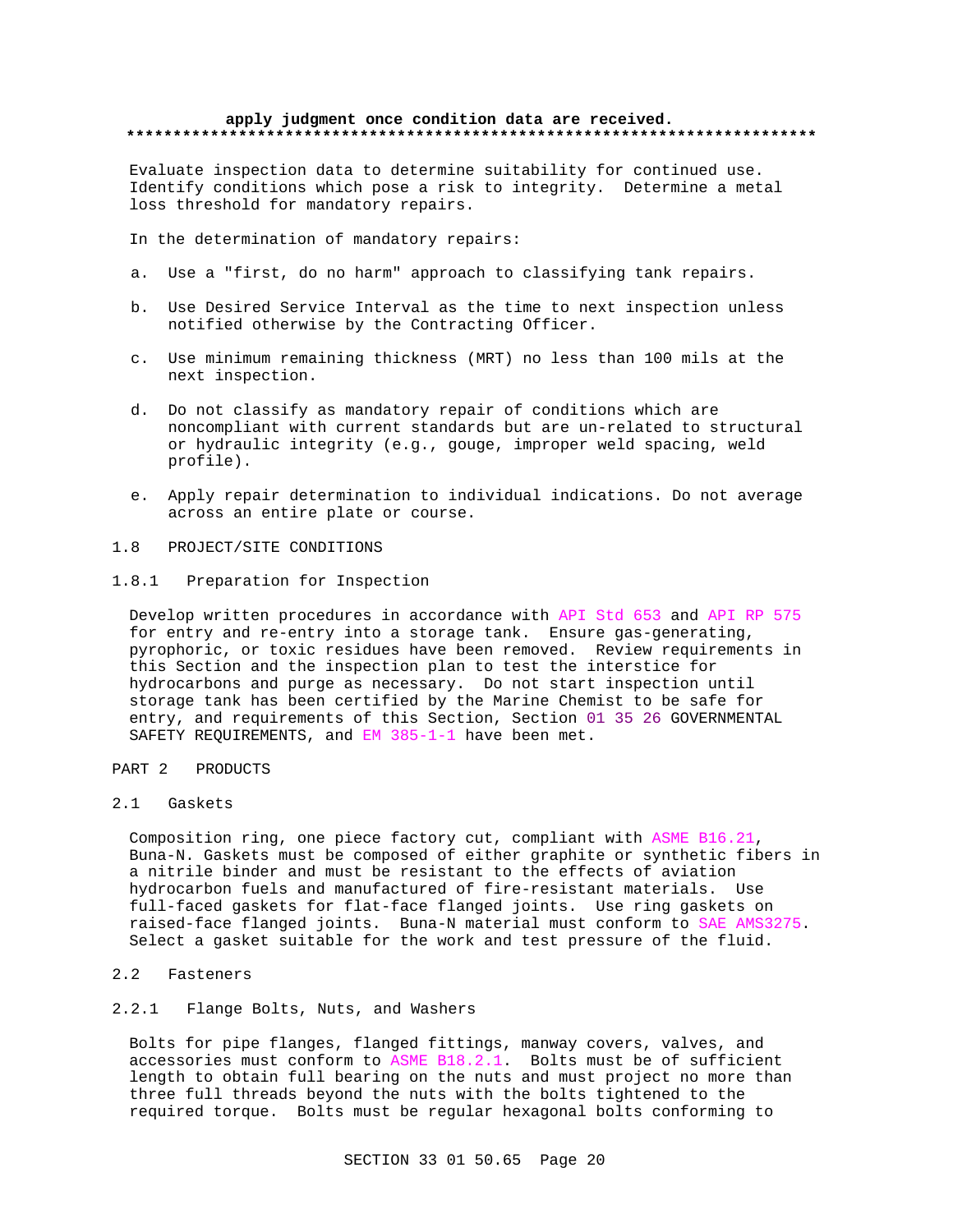ASME B18.2.1 with material conforming to ASTM A193/A193M, Class 2, Grade B8, stainless steel, when connections between steel and aluminum are made, and Grade B7 when only carbon steel components are involved. Bolts must be threaded in accordance with ASME B1.1, Class 2A fit, Coarse Thread Series, for sizes one inch and smaller and Eight-Pitch Thread Series for sizes larger than one inch. Where aluminum is bolted to steel, use stainless steel fasteners.

Nuts for pipe flanges, flanged fittings, valves and accessories must conform to ASME B18.2.2, hexagonal, heavy series with material conforming to ASTM A194/A194M, Grade 8, stainless steel for stainless steel bolts, and Grade 7 for carbon steel bolts. Nuts must be threaded in accordance with ASME B1.1, Class 2B fit, Coarse Thread Series for sizes one inch and smaller and Eight-Pitch Thread Series for sizes larger than one inch.

Use chromium molybdenum alloy washers dimensioned to ASTM F436 flat circular for chromium molybdenum bolts. Use stainless steel washers dimensioned in accordance with ASTM F436 flat circular and fabricated from the same grade of stainless steel as the bolt. Use torque wrenches to tighten flange bolts to the torque recommended by the gasket manufacturer or to eliminate drips. Tighten in the pattern recommended by the gasket manufacturer. Use anti-seize compound on stainless steel bolts.

- 2.2.2 Structural Bolts, Nuts, and Washers
	- a. Bolts: ASTM F3125/F3125M (ASTM A325), Type 1, heavy hex style, plain finish. Ensure bolt heads are distinctively marked with the manufacturer unique identifier and grade. Bearing type connections are Type N unless determined otherwise.
	- b. Nuts: ASTM A563, Grade C, heavy hex style, plain finish. Ensure nuts are distinctively marked with the manufacturer's unique identifier and grade.
	- c. Washers: ASTM F436, Type 1, circular. When the outer face of the joint has a slope greater than 1:20 with respect to a plane normal to the bolt axis, use ASTM F436, Type 1, beveled to compensate for the lack of parallelism.

# 2.2.3 Thread Lubricant

Provide thread lubricant on fastener to minimize galling compliant with MIL-PRF-907 Anti-Seize Compound on fasteners external to the tank. On tank interior fasteners use SAE 30 oil.

PART 3 EXECUTION

# **\*\*\*\*\*\*\*\*\*\*\*\*\*\*\*\*\*\*\*\*\*\*\*\*\*\*\*\*\*\*\*\*\*\*\*\*\*\*\*\*\*\*\*\*\*\*\*\*\*\*\*\*\*\*\*\*\*\*\*\*\*\*\*\*\*\*\*\*\*\*\*\*\*\* NOTE: This Section is not ordinarily intended to be used without Section 33 01 50.75 REPAIR OF FIELD FABRICATED FUEL STORAGE TANK. If used stand-alone, incorporate appropriate requirements from that section. \*\*\*\*\*\*\*\*\*\*\*\*\*\*\*\*\*\*\*\*\*\*\*\*\*\*\*\*\*\*\*\*\*\*\*\*\*\*\*\*\*\*\*\*\*\*\*\*\*\*\*\*\*\*\*\*\*\*\*\*\*\*\*\*\*\*\*\*\*\*\*\*\*\***

### 3.1 CONTROL OF HAZARDOUS ENERGY

Prior to entry, provide proper lockout and tagout of the storage tank and appurtenances to completely isolate from sources of energy. Items to be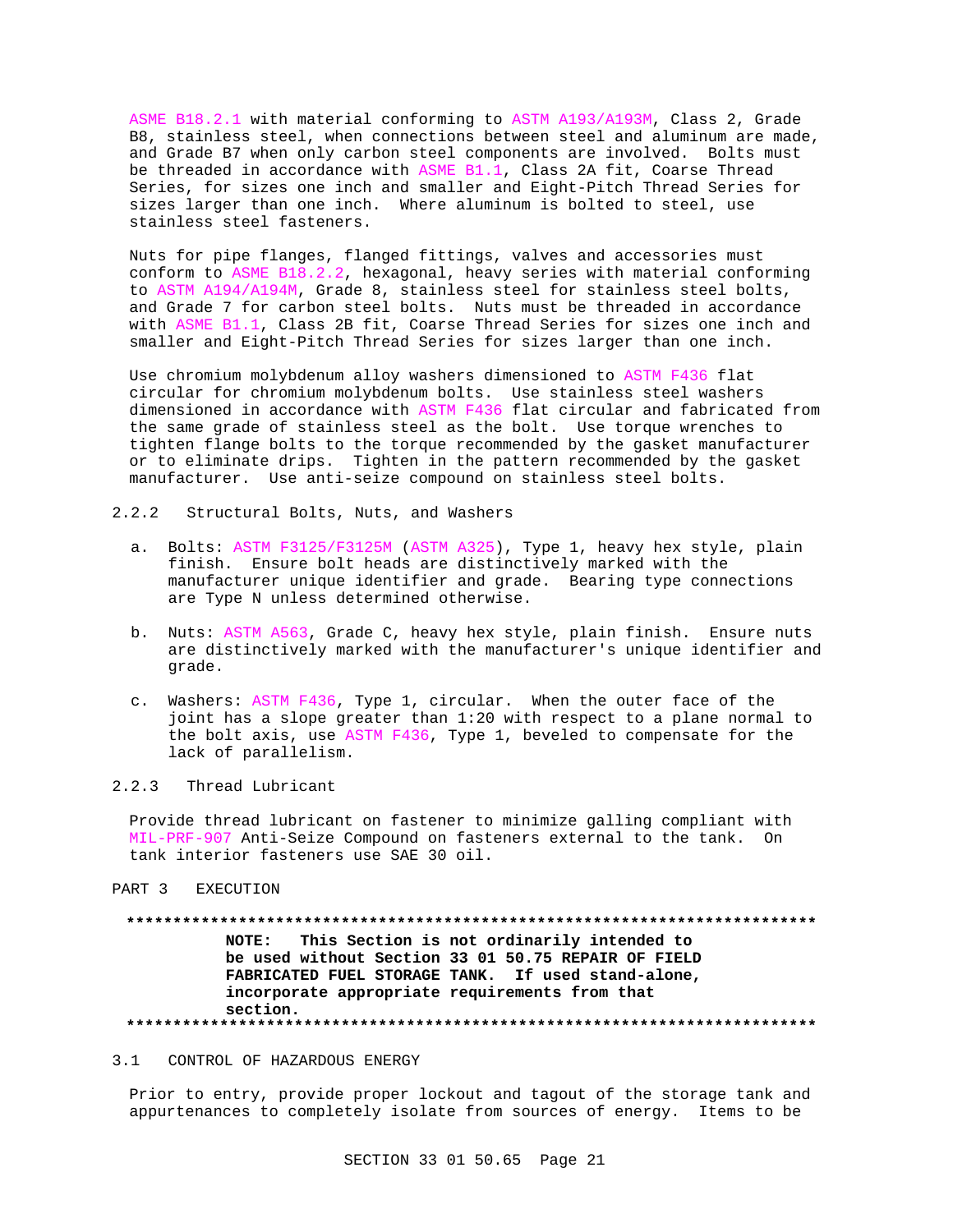isolated include nozzles, valves, pumps, and motor starters. Isolate tank and piping with physical means such as blind flanges compliant with ASME B16.5 or solid-plate line blanks compliant with ASME B16.48 to prevent fuel or vapor transfer into the tank or piping. Isolation means must be of sufficient strength to withstand pressure which might be exerted by the product being blanked off, and must be gasketed on both sides if line blank is inserted between two flanges. Do not use a valve as means of isolation. Execute in accordance with accepted Accident Prevention Plan, Section 01 35 26 GOVERNMENTAL SAFETY REQUIREMENTS and EM  $385-1-1$ . Coordinate lockout / tagout with site fuels operator.

## 3.1.1 Thermal Relief

Evaluate thermal relief capability on active facility piping isolated from the tank. Should isolation means result in a segment of active piping unprotected from thermal overpressure, provide temporary means consistent with API Std 521 to relieve the overpressure. Consult with operators to determine existing relief pressures and adjust temporary relief settings to ensure overpressure does not occur.

## 3.2 TANK PLATE ACCESS

Provide means of access to all areas of the tank envelope for personnel, materials, and equipment. Provide lighting, ventilation, and access to the work for the Contracting Officer representative while inspection is being performed.

## 3.3 GAS-FREE ENVIRONMENT

Degas tank until requirements of Section 33 01 50.55 CLEANING OF PETROLEUM STORAGE TANKS, the accepted Accident Prevention Plan, API Std 2015, 29 CFR 1910.146, and the certified Marine Chemist are met. Obtain gas-free certification from the Marine Chemist. Maintain the gas-free environment. Purge the interstice with inert gas as-needed to remove hydrocarbon vapors consistent with API RP 2207.

### 3.4 TANK CLEANING

Clean tank in accordance with this Section and Section 33 01 50.55 CLEANING OF PETROLEUM STORAGE TANKS. The interior surfaces must be cleaned not to bare metal but only to the surface of sound coating, free of rust, dirt, scale, loose material, fuel, oil, grease, sludge, and other deleterious material. Do not damage sound coating material. If coating is loose or disbonded and interferes with the tank inspection, remove it and clean the surfaces to bare [metal][concrete]. If tank coating repair or replacement is required in the [Project Program][Statement of Work], clean surfaces to the level of cleanliness necessary for coating removal and recoating work to proceed. Cleanliness requirements of this paragraph are not intended to meet coating surface preparation requirements.

## 3.5 DATA MANAGEMENT

Organize data in a non-proprietary management system such as a database or spreadsheet. Serialize all NDE and API inspection indications with a unique identifier. The system must have the capability to easily be searched to track the provenance of each inspection indication to repair. Cloud-based systems are not acceptable.

Categorize indications pursuant to definitions in ASTM E1316.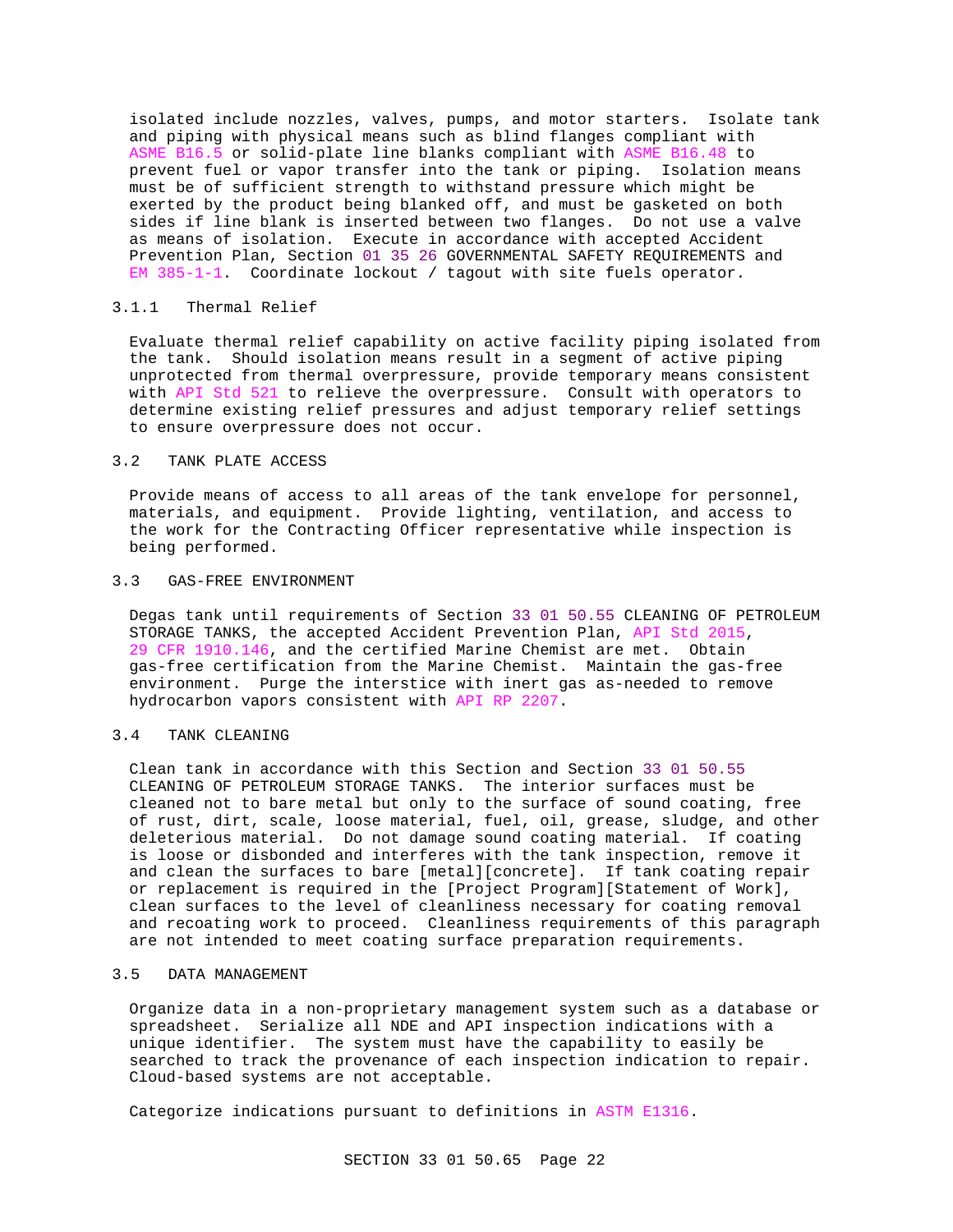### 3.6 GAS TEST HOLE INSTALLATION

In the event verification of conditions in the interstice is required and pursuant to Marine Chemist requirements, install gas test holes in accordance with the inspection design and hot work permit. Drill with a pneumatic tool using cooling lubricant. Test hole diameter must not exceed 3/16 in. Record all gas test hole locations in the indications database with a serialized identifier. Mark all test hole locations adjacent to the hole in a neat and professional manner which will remain evident following the repair. Repair gas test holes in accordance with paragraph GAS TEST HOLE REPAIR.

### 3.7 PHOTOGRAPHIC DOCUMENTATION

Document conditions with well-illuminated photographic means and minimum capture resolution of 2560 x 1920. Only downsample images for reporting purposes. Provide full resolution images in electronic format on portable media. USB flash drives are not allowed. Include photographs which document the condition of the tank, general overall layout, and discrepancies.

## 3.8 STORAGE TANK INSPECTION

Arrive at site with all necessary equipment and material. Perform a thorough storage tank inspection in accordance with API Std 653, API RP 575, [API 570, ]this Section, and pursuant to the engineered inspection plan. Scan 100 percent of tank [bottom][hydraulic surfaces] as interior appurtenances allow, to screen for discontinuities, flaws, anomalies, corrosion, cracks, gouges, laminations, and other conditions. Collect data to be used in the assessment of corrosion growth, structural integrity, brittle fracture, and hydraulic integrity. Complete the DoD Tank Features List and the API Std 653 checklist and provide them with the preliminary report.

Populate a database with inspection results. Distinguish between product-side and back-side indications. Categorize indications into corrosion-based and non corrosion-based indications.

# 3.8.1 Protect in Place

Protect in place motors, pumps, impellers, risers, floating roof, and ATG probe and conductors. Mark indications and inspection information on tank plates in a neat and professional manner. Do not use fluorescent paint in the tank.

### 3.8.2 Inspection Before and During Cleaning

Pressure washing can remove trace indications in areas requiring further examination. Perform a visual screening of the tank by the API Std 653 inspector prior to cleaning. Make a record of areas of disbonded or deteriorated coating. Provide oversight during cleaning to ensure excessive pressure is not applied to the coating system.

## 3.8.3 Appurtenances

Measure roof support columns and gauge tubes to determine whether they are plumb. Verify whether gauge tubes are slotted and centered over the datum plate. Verify operability of alarms, hatches, manway cover, davit arm,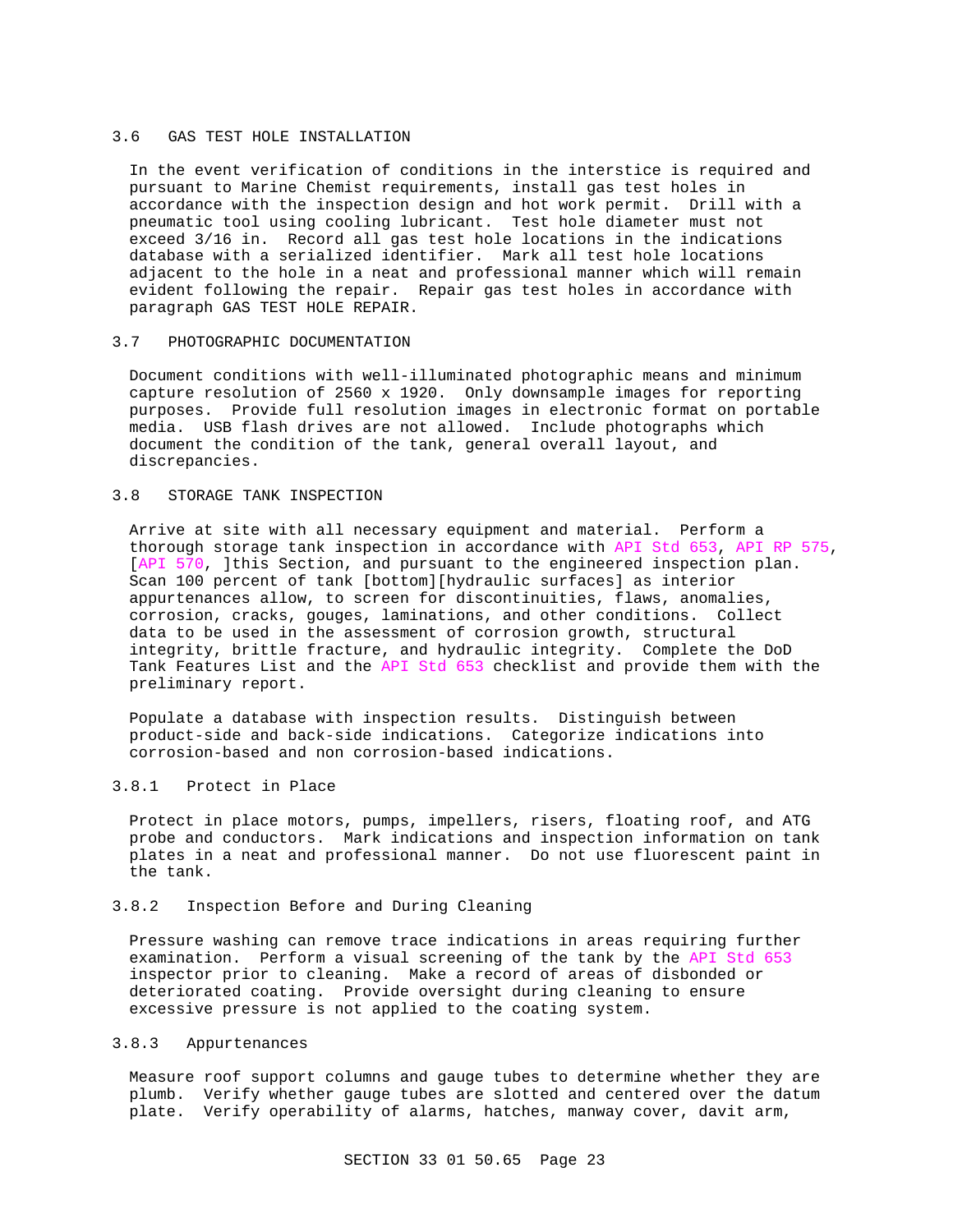and tape gauge. Assess condition of miscellaneous conduit, tubing, product recovery system, hydraulic control valve and piloting, thermal relief, water drawoff system, floating roof seals, handrail, stairway, and landing. Pneumatically test repad telltale holes pursuant to requirements in API Std 650.

## 3.8.4 Structure

Examine the tank structure, joints, and columns. Assess whether there are signs of strain[ or water intrusion]. Determine whether columns have thinned areas or metal loss, and whether tube columns have relief weepholes.

## 3.8.5 Atmospheric, Circulation, Emergency Vents

Assess condition of vent screen suitability. Verify emergency vent freely operates.

## [3.8.6 Coating Condition Survey (CCS)

# **\*\*\*\*\*\*\*\*\*\*\*\*\*\*\*\*\*\*\*\*\*\*\*\*\*\*\*\*\*\*\*\*\*\*\*\*\*\*\*\*\*\*\*\*\*\*\*\*\*\*\*\*\*\*\*\*\*\*\*\*\*\*\*\*\*\*\*\*\*\*\*\*\*\* NOTE: Use this paragraph if coating is not planned to be removed and CCS is warranted. \*\*\*\*\*\*\*\*\*\*\*\*\*\*\*\*\*\*\*\*\*\*\*\*\*\*\*\*\*\*\*\*\*\*\*\*\*\*\*\*\*\*\*\*\*\*\*\*\*\*\*\*\*\*\*\*\*\*\*\*\*\*\*\*\*\*\*\*\*\*\*\*\*\***

Pursuant to [Project Program][Statement of Work] requirements, provide an [internal][external][internal and external] coating condition survey (CCS) by an independent NACE Certified Protective Coating Specialist (PCS). PCS minimum qualifications are provided in Section [01 45 00.05 20 DESIGN AND CONSTRUCTION QUALITY CONTROL][01 45 00.00 10 QUALITY CONTROL][ 01 45 00.00 20 QUALITY CONTROL]. PCS who is providing the CCS must have verifiable experienced in the field of epoxy and (poly)urethane coating analysis, coating failure forensics, and coating system design. PCS must not be affiliated with, employed by, or have an ownership interest in a materials manufacturer or vendor, or with any subcontractor performing coating services in fulfillment of this [Project Program][Statement of Work]. Submit qualifications and experience of the proposed PCS, and the CCS report per Section [01 33 00.05 20 CONSTRUCTION SUBMITTAL PROCEDURES][ 01 33 00 SUBMITTAL PROCEDURES].

Use visual observations and non-destructive testing in the survey. Provide objective ratings of coating system conditions at various tank regions. Evaluate the degree of rusting in accordance with ASTM D610. Assess coating adhesion, hardness, and measure dry film thickness (DFT) in accordance SSPC PA 2. Determine whether entire coating system or regions thereof are candidates to receive overcoating, spot repair, or a combination of both in order to extend the system service life. The intent of the CCS is for the Government to receive objective third-party information about the most cost-effective method of corrosion control. The Government will use that information to base decisions to extend the life of the facility. The CCS must contain detailed observations and analytical data about the coating, its condition, and the substrate. Cite industry criteria applied in the survey. Minimum CCS report contents are listed below.

- a. Condition of existing coating system and film
- b. Toxicity Characteristic Leaching Procedure test results that identify the existence of potentially hazardous substances which may impact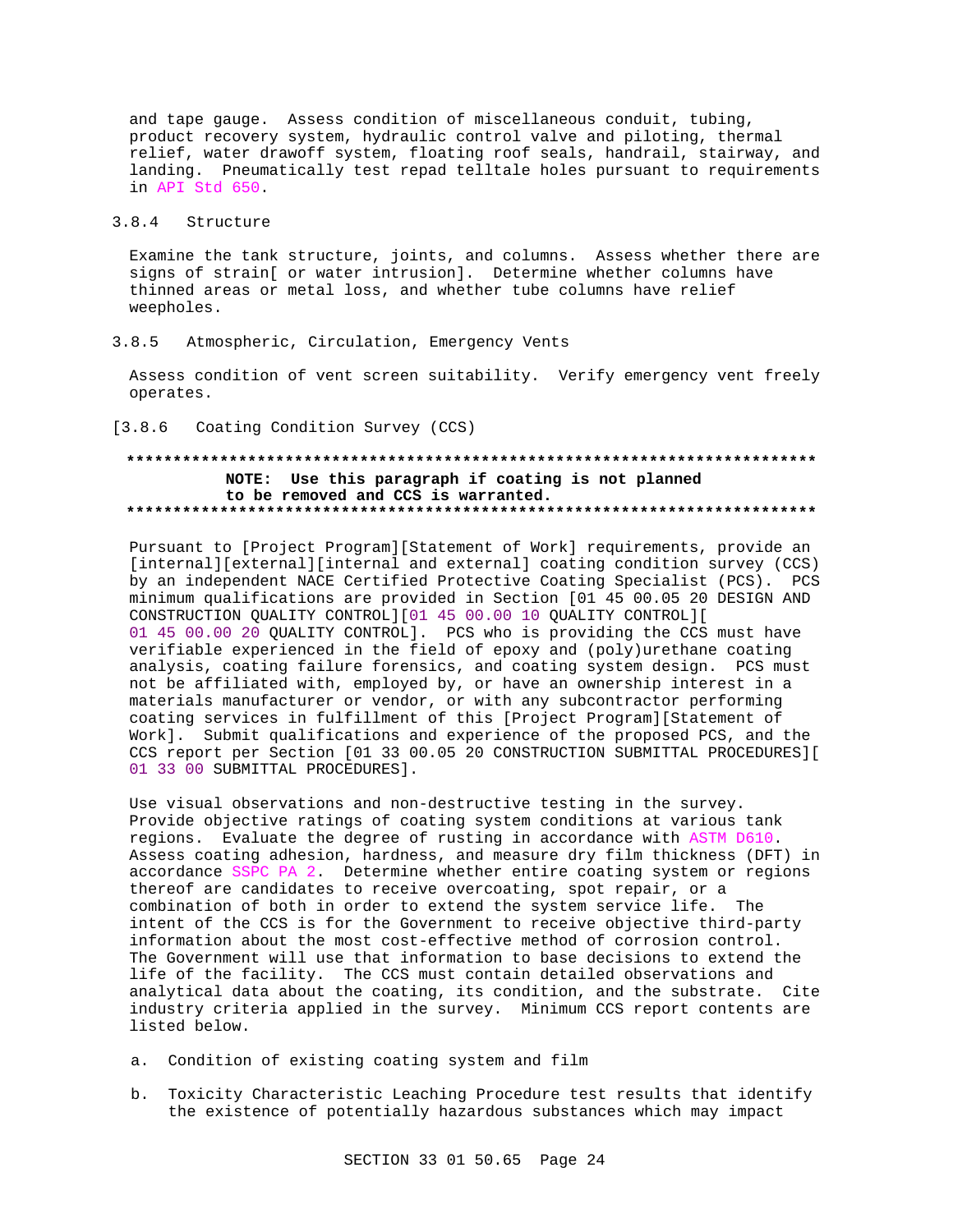coating management (e.g., lead, cadmium, chromium, arsenic, barium, mercury, selenium, silver).

- c. Analysis of remaining life, suitability for overcoating, and basic technical requirements for overcoating
- d. Basis information for cost-effective management of the coating system such as film thickness, and percentage areas of rust, checking, blistering, and chalking
- e. Recommendations to achieve cost effective management of coating systems, including overcoating and spot repair quantities, dimensions, and limits

## ][3.8.7 Coating Assessment

# NOTE: Use this paragraph if CCS is not warranted and ordinary inspection is desired.

Provide an assessment of the tank coating systems. Identify type and extent of existing systems. Identify extent of coating failure, disbondment, and blisters. Perform dry film thickness (DFT) measurements in accordance with SSPC PA 2. Measure DFT on the external shell and roof, and internal bottom regions. Organize and report the DFT data in tabular form. Identify the minimum, maximum, and average thickness obtained from the regions.

## 13.8.8 Engineering Assessment

Use the data obtained during the inspections to perform an engineering assessment of the hydraulic and structural conditions of the storage tank and its appurtenances. Determine and report backside corrosion rates for regions of the tank. Calculate the remaining service life.

#### $3.9$ NDE TECHNIOUES

Mark relevant indications on tank surfaces in a neat and professional manner adjacent to the indication. Repair areas of removed coating in accordance with [Project Program][Statement of Work] requirements.

## 3.9.1 Visual Examination

Visually inspect the overall condition of the tank. Include manway cover, atmospheric vent system, sump, and floating roof. Assess corrosion, coating condition, welds, appurtenances, gauging tubes, nozzles. Apply API RP 575 recommended practices for performing a tank inspection. Enhance visual acuity with a magnifying lens of 5X to 10X power wherever required to discern indications otherwise not clear. Measure size and contour of welds with suitable gages. Minimum light intensity at the examination surface must be 100 foot-candles. The VT procedure must be compliant with ASME BPVC SEC V.

### [3.9.2 Shell Examination

NOTE: Shell scan for use on cut and cover tanks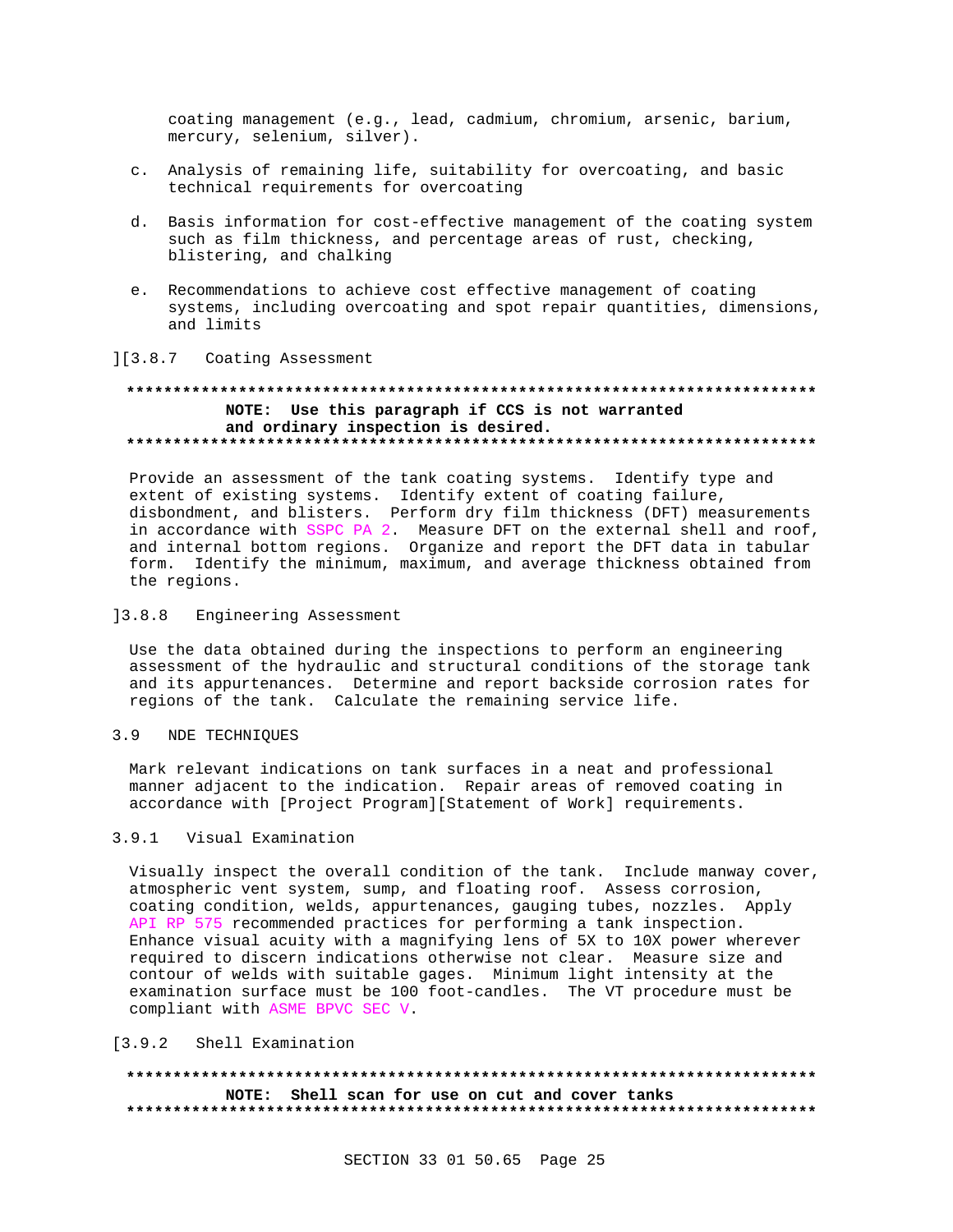Scan tank shell hydraulic surfaces for indications such as metal loss, pits, cracks, gouges, and general corrosion. Distinguish between product and backside indications.

Quantify indications with an ultrasonic method. Be vigilant to detect large areas of uniformly-corroded metal and laminations. In areas inaccessible by scanning, use UT to characterize condition. Mark relevant indications on tank surfaces in a neat and professional manner adjacent to the indication.

## ]3.9.3 Bottom Examination

Scan 100 percent of the tank bottom, as interior appurtenances allow, for indications such as metal loss, pits, cracks, gouges, and general corrosion. Distinguish between product and backside indications.

Measure metal thickness with an ultrasonic method. Procedures must be compliant with ASME BPVC SEC V. Record measurements, exclusive of coating, for all tank bottom plates. Provide UT thickness measurement on no less than five locations per plate and at indications from the screening technologies determined to be relevant.

Mark relevant indications on tank surfaces in a neat and professional manner adjacent to the indication. Register UT data locations with geometric dataset.

3.9.4 Vacuum Box Testing

Perform VBT on locations in the tank where a breach in the hydraulic boundary is suspected. Use a procedure compliant with this Section and ASME BPVC SEC V. Evacuate the vacuum box slowly. Do not increase vacuum during active bubble formation. The VBT standard for acceptance is the no leak condition and API Std 650.

## [3.10 PIPING AND NOZZLE INSPECTION

# **\*\*\*\*\*\*\*\*\*\*\*\*\*\*\*\*\*\*\*\*\*\*\*\*\*\*\*\*\*\*\*\*\*\*\*\*\*\*\*\*\*\*\*\*\*\*\*\*\*\*\*\*\*\*\*\*\*\*\*\*\*\*\*\*\*\*\*\*\*\*\*\*\*\* NOTE: Piping and nozzle inspection and piping hydrostatic test for use on cut and cover tank piping that is part of the tank hydraulic boundary or on drain-dry AST piping. \*\*\*\*\*\*\*\*\*\*\*\*\*\*\*\*\*\*\*\*\*\*\*\*\*\*\*\*\*\*\*\*\*\*\*\*\*\*\*\*\*\*\*\*\*\*\*\*\*\*\*\*\*\*\*\*\*\*\*\*\*\*\*\*\*\*\*\*\*\*\*\*\*\***

Pursuant to [Project Program][Statement of Work] requirements, perform an inspection of tank piping using the principles of API 570 and API RP 574. For areas determined to require further investigation, provide Fitness for Service evaluation pursuant to API RP 579-1 assessment methodology.

Examine nozzle necks, fittings, flanges, low points, thermal relief, expansion joints, slide pads, and vibration isolators. Assess suitability and serviceability.

## 3.10.1 Tank Piping Hydrostatic Test

Notify the Contracting Officer 14 days prior to hydrostatic test. Hydrotest piping in accordance with API RP 1110 and the Test Plan. Test the segment from inside the tank to the first accessible flange outside the tank. Utilize alternative means to isolate unflanged piping. Remove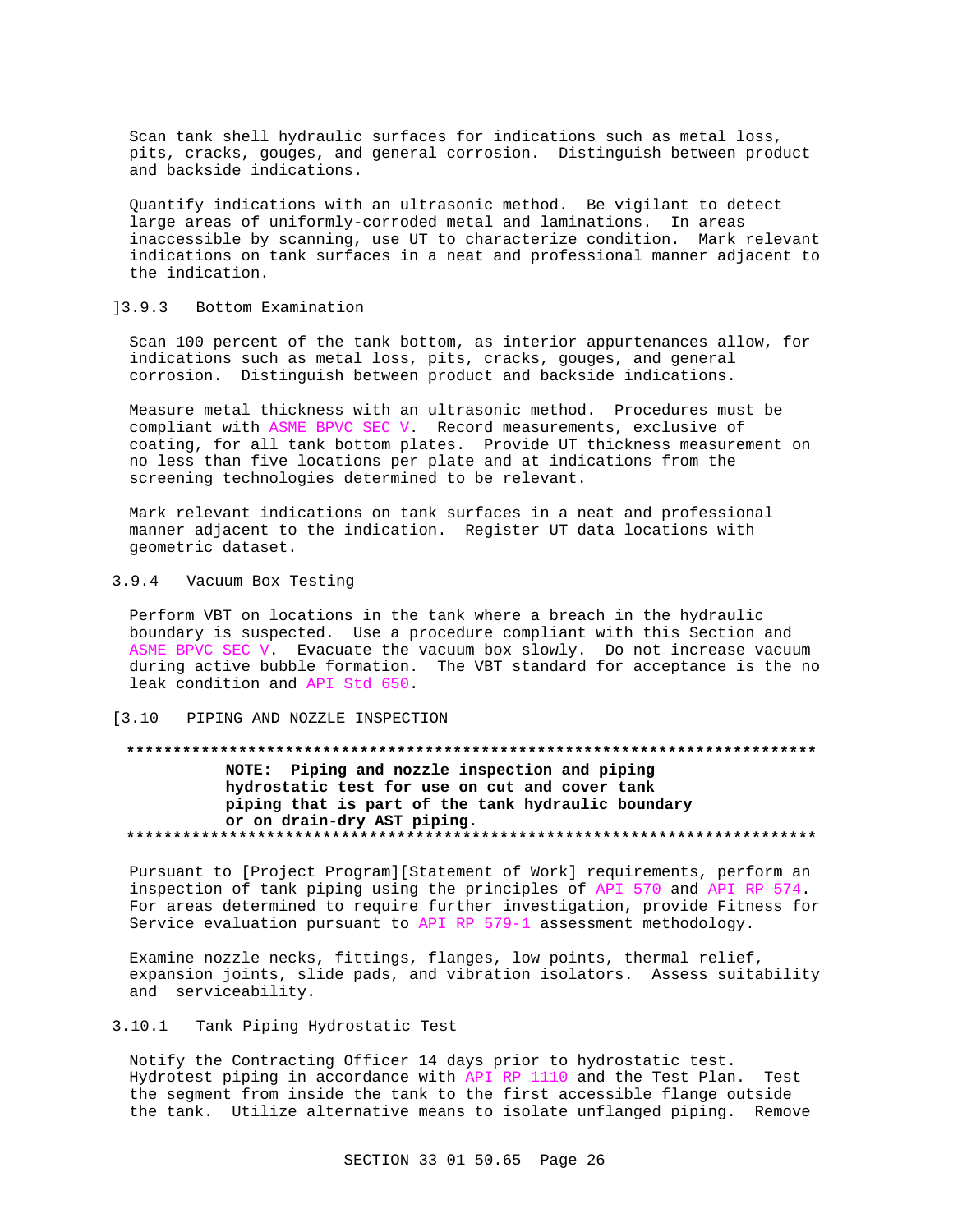appurtenances within the test segment and isolate with blind flanges. Deploy components with pressure rating no less than existing flanges. Maintain the pressure within the piping for the test duration with no leakage or reduction in gauge pressure. Do not use an instrument without a calibration certificate.

Provide means to remove entrapped air. For inaccessible piping, account for the volume of any test medium added or removed by measuring with a calibrated meter. Provide means of communication between technicians at each end of the test segment. Ensure test water contains less than 50 ppm chloride content. Generate a test record contemporaneous with each test event.

## 3.10.1.1 Instruments

- a. Instruments must be clean, in good working order, and within the interval of its calibration.
- b. Calibrate all test instruments against a standard by an accredited laboratory. Calibration must have taken place no more than six months prior to the test. Calibration certificates must include the Model, Serial Number, date of certification, and must be signed by the calibrating company. Provide current Instrument Calibration Certificate for measurement instruments.
- c. Provide indicating pressure test gauge connected directly to the segment and readily visible to the operator controlling pressure for the duration of the test. Analog type gauges must be compliant with ASME B40.100 Grade 3A, accurate to plus or minus 0.25 percent full scale, graduated over a range not less than 1-1/2 times nor more than four times the test pressure, and incremented no greater than 0.5 psi.
- d. Digital type pressure gauge must be integral transducer type, compliant with ASME B40.100 Grade 3A, and accurate to plus or minus 0.25 percent full scale.
- e. Provide digital contact thermometer incremented to 0.1 degree F or less. Memorialize pressure data with analog chart recorder. Transducers must have a range not less than 1.5 times and not greater than four times the pressure being tested.
- f. Use calibrated continuous recorders (dataloggers) with adequate storage capacity to record temperature and pressure data. Synchronize temperature and pressure datalogger intervals.
- g. Measure the volume of test medium with a calibrated meter.

## 3.10.1.2 Test Parameters

Maintain segment at a steady test pressure condition for a minimum of 15 minutes prior to initiation of examination for leakage. Examine piping, joints, and connections of accessible piping for leaks while maintaining test pressure. Leakage of temporary gaskets and seals, installed for the purpose of conducting the hydrostatic test and which will be replaced later, is permitted unless the leakage rate precludes maintenance of system test pressure for the required duration. Personnel performing the examination for leaks must be qualified for visual examination. Extend the test interval as needed to ensure positive reconciliation of test data. Monitor temperature and pressure. Analyze consistent error,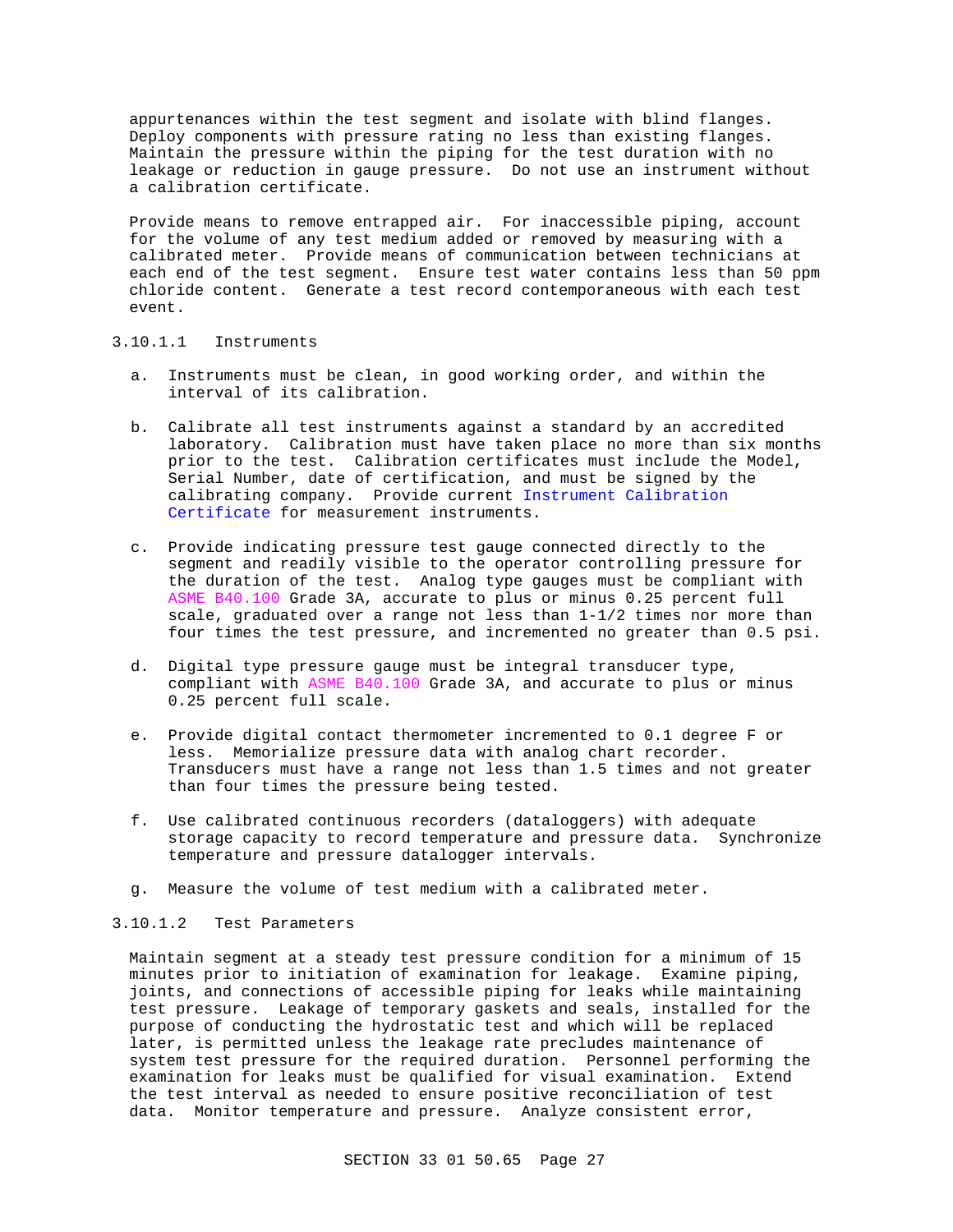inconsistent error, the magnitude of any lost volume, and pressure versus temperature data trends.

Measure test medium temperature independent of the environment. Provide instrument with output resolution of at least 0.1 degree F for water as the test medium. Ensure instrument accuracy exceeds the uncertainty required to achieve acceptance criteria.

Account for an accurate determination of fluid volume during a test. Provide volume measurements to the nearest fluid ounce.

#### $3.10.1.3$ Test Report

Provide test results and engineered analysis. Provide certification from the engineer the piping segments are either pass or fail. Inconclusive results are not acceptable. Submit Hydrostatic Test Report in accordance with Section [01 33 00.05 20 CONSTRUCTION SUBMITTAL PROCEDURES] [01 33 00 SUBMITTAL PROCEDURES].

## 13.11 VALVES

Verify isolation and control valves are suitable and serviceable. Verify operation of valve appurtenances including motor and hand-operated equipment, pilot controls, body cavity relief, and position indicators. [ Pursuant to [Project Program][Statement of Work] requirements, clean, recondition, test, and commission isolation valves and actuators back into service.]

### 3.12 GAS TEST HOLE REPAIR

#### 

NOTE: If Section 33 01 50.75 REPAIR OF FIELD FABRICATED FUEL STORAGE TANKS is being used in the contract concurrent with this Section, use repair of gas test hole requirements in Section 33 01 50.75.

If Section 33 01 50.75 REPAIR OF FIELD FABRICATED FUEL STORAGE TANKS is not being used in the contract, then repair must be performed pursuant to this Section.

## 

Repair all gas test holes pursuant to Section 33 01 50.75 REPAIR OF FIELD FABRICATED FUEL STORAGE TANKS. Fill every gas test hole with weld metal. Temporarily plug the gas test holes between inspection and repair phases.

#### $[3.13]$ DESTRUCTIVE TESTING

# NOTE: Use this paragraph should it be expected that

confirmation of inspection NDE will be useful or required, if there are questions about weldability, or if metallurgical properties of the material need to be established. Do not use destructive testing unless warranted and repairs are programmed. 

After scanning has been performed and backside corrosion data reviewed,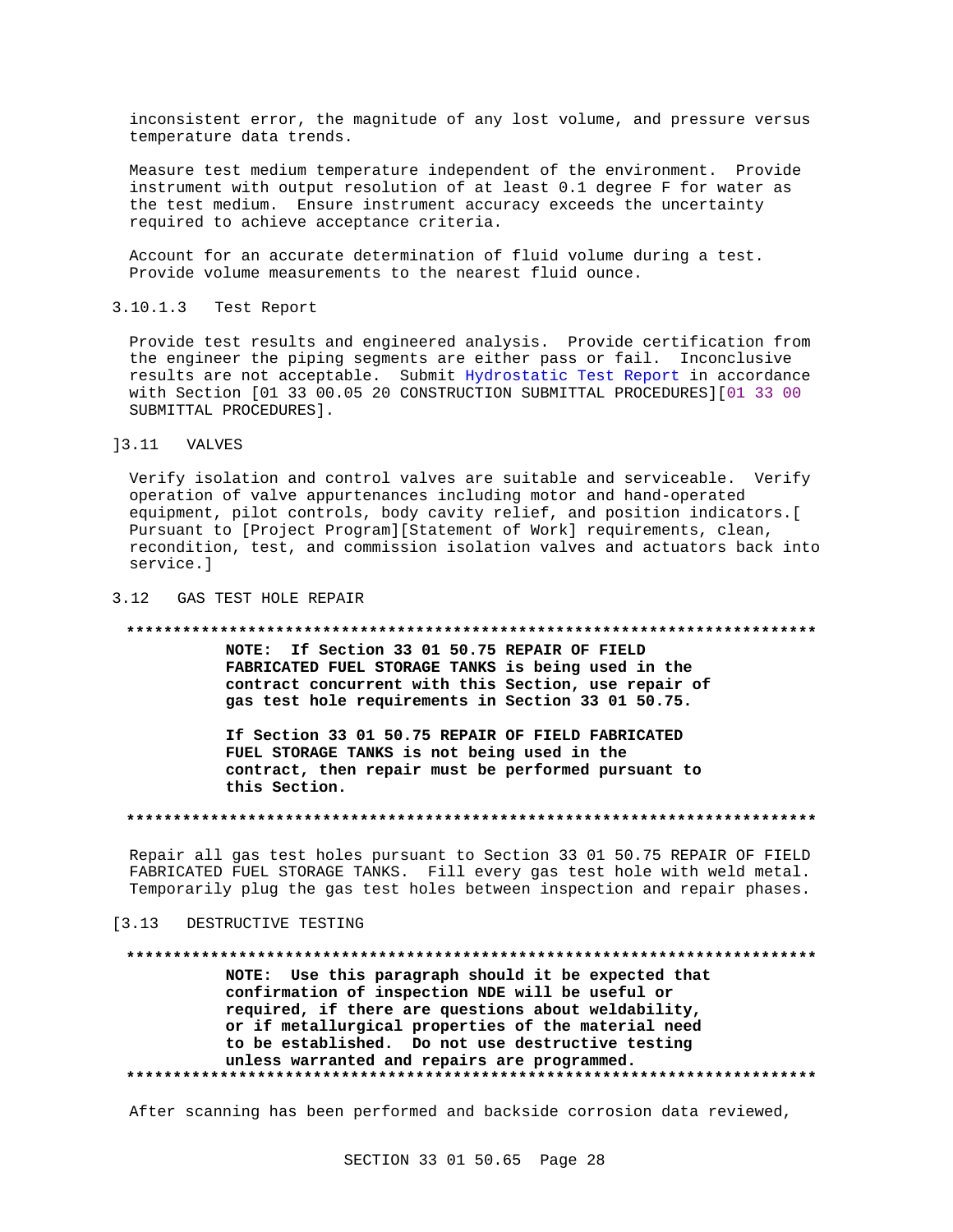remove [two][five] 6 in diameter coupons of tank material for testing. Coupon locations will be identified by Government. Remove coupons with a straight, neat, distortion-free cutline and in accordance with Section 33 01 50.75 REPAIR OF FIELD FABRICATED FUEL STORAGE TANKS.

Mark coupon product side to identify orientation. Document coupon front and back side conditions with photography in accordance with paragraph PHOTOGRAPHIC DOCUMENTATION. Prepare samples and submit to laboratory for testing. In-situ testing is not acceptable as a substitute for laboratory testing. Use the services of an accredited laboratory to perform testing.

Repair holes from coupons pursuant to Section 33 01 50.75 REPAIR OF FIELD FABRICATED FUEL STORAGE TANKS.

## ][3.14 TANK CALIBRATION TABLE

# NOTE: Strapping is not commonly required for inspections. Include this paragraph if existing strapping charts are believed to be inaccurate by the Government or if the tank under inspection is being returned to service. If Section 33 01 50.75 is being used concurrently, defer tank calibration requirements to that Section.

Calibrate tank in accordance with paragraph TANK CALIBRATION METHOD. Provide two hard copy laminated capacity tables, one in English units and one in SI units. Tables must show the volume of product at all liquid levels, from the lowest point of the tank bottom to the level of overflow. Include unit conversion notes on each table.

English unit table must show the volume of product in gallons and barrels, and the corresponding level of product in 1/16 inch increments. SI unit table must show the volume of product in liters and in cubic meters, and the corresponding level of product in 2.0 mm increments.

Volume calculations must be made in the smaller units. Larger units may be obtained by rounding. Use the top of the datum plate as level zero. Show levels below the top of the datum plate, including nozzle piping, in negative units. Tables must not include tank volume above the level of overflow.

On the calibration table (strapping chart), identify level points coincident with automatic tank gauge action or alarm settings.

Provide Electronic Tank Calibration Table on electronic media compatible with the Electronic Automatic Tank Gauging System. Also provide tables identical to the master gauge table in format compatible with Microsoft Excel. Contact Contracting Officer for direction on required format.

# 3.14.1 Tank Calibration Method

Calibrate storage tank in accordance with the API Manual of Petroleum Measurement Standards using the [API MPMS 2.2A] [API MPMS 2.2B] [ API MPMS 2.2C][API MPMS 2.2D] method.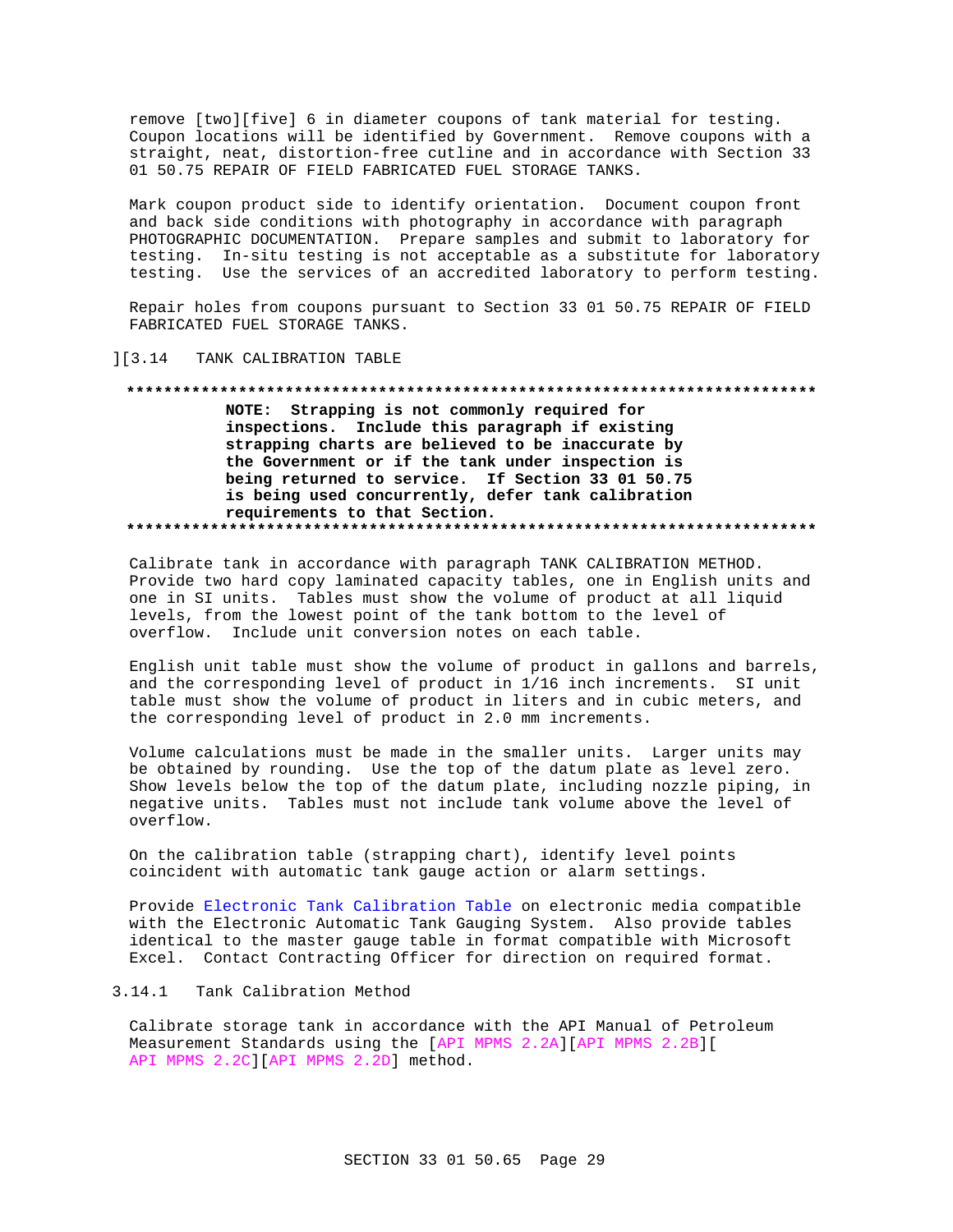## ]3.15 DATABASE

Manage the indications database in a secure, auditable, and organized manner. Record visual and API inspection findings and associated geometric data in the system. Limit edit rights to individuals with a specific need.

## 3.16 INSPECTION REPORT

3.16.1 Preliminary Report

Upon completion of the inspection for each tank, prepare a preliminary report for the Government Technical Team. Identify mandatory and recommended repairs in itemized lists. Use a unique identifier (not bullets) for each item. State the methodology used to determine MRT. Submit Preliminary Inspection Report in accordance with Section [01 33 00.05 20 CONSTRUCTION SUBMITTAL PROCEDURES][01 33 00 SUBMITTAL PROCEDURES]. Preliminary report contents are:

- a. Tank ID, location, product service, and inspection date.
- b. Suitability for service analysis pursuant to paragraph SUITABILITY FOR SERVICE, suitability for service statement identifying whether the tank is suitable for continued operation, reduce capacity, or complete removal from service. If tank is unsuitable for service or operating at a reduced capacity, provide a concise description of the reason(s).
- c. Inspector of Record name, certification number, and date.
- d. Summary of tank, nozzle, and appurtenance conditions.
- e. Analysis of bottom examination and corrosion growth.
- f. API Std 653 and DoD Tank Features List.
- [ g. Storage Tank Engineer name, profession engineer's license number, [ API Std 653 certification number ]and date.]

## 3.16.2 Full Inspection Report

Deliver a full report of inspection findings to the Contracting Officer. The report must include a record of NDE findings with drawings depicting plate layout and thickness measurement locations. Incorporate engineering analysis, suitability for service analysis pursuant to paragraph SUITABILITY FOR SERVICE, corrosion rate determinations, and remaining service life calculations. Include electronic appendices with inspection and geometric data. Provide separate report for each tank inspected. Provide Tank Inspection Summary Sheet for each tank inspected. Define all terms including adjectival descriptions. In addition, provide the NDE data as an electronic file as required in the paragraph DATA MANAGEMENT. Submit Inspection Report in accordance with Section [01 33 00.05 20 CONSTRUCTION SUBMITTAL PROCEDURES][01 33 00 SUBMITTAL PROCEDURES].

## 3.16.2.1 Executive Summary

Provide a one page summary of the condition of the tank and concise recommendations for repairs.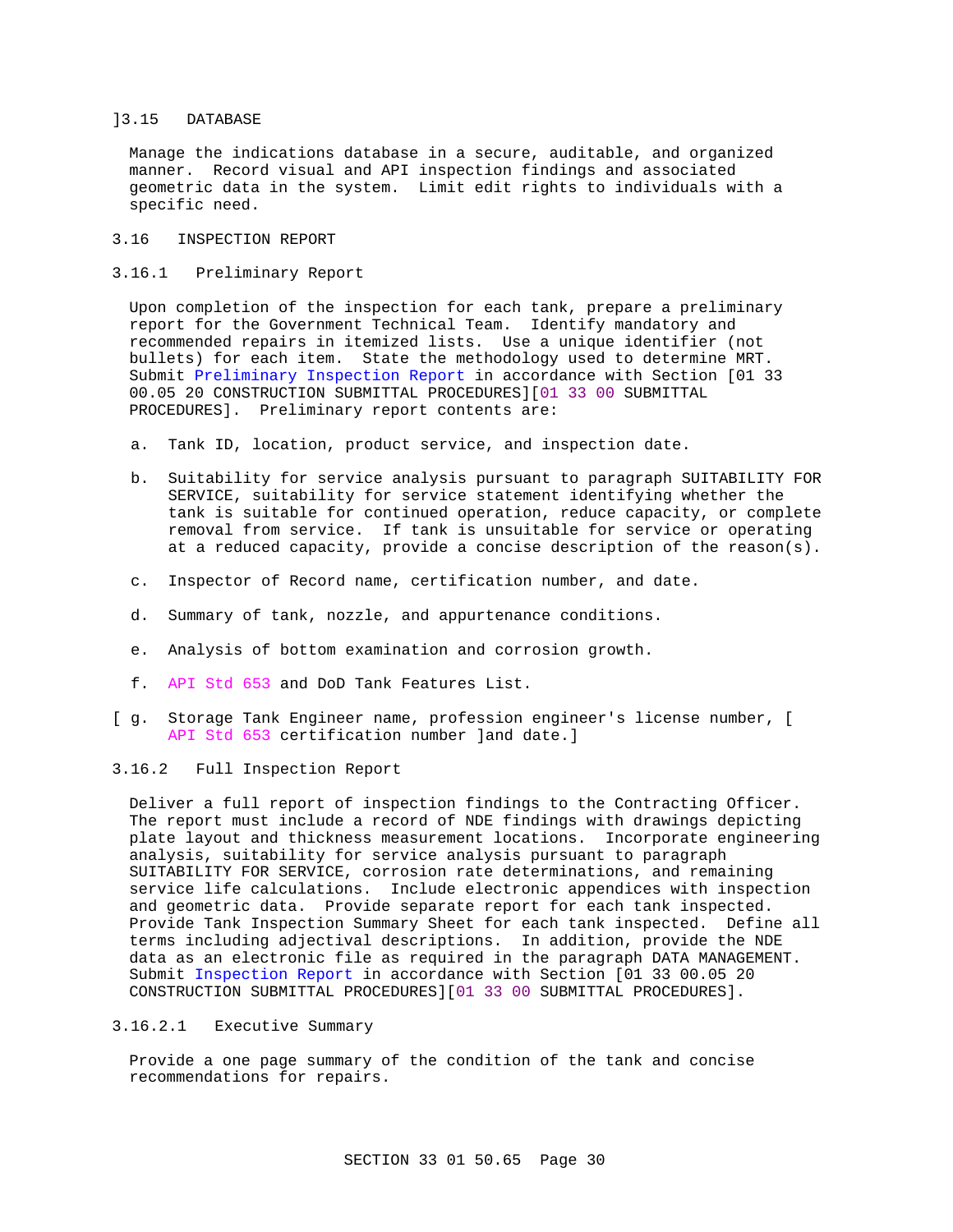### 3.16.2.2 Suitability for Service Statement

Statement must be a one page document. Specify the due date for the next inspection. Include the API Std 653 inspector of record certificate number and signature[ as well as the tank engineer's seal and signature]. Provide a statement for each tank inspected. In the event the statement cannot be made, document the reason(s) and recommend corrective measures.

## 3.16.2.3 Wind or Rising Water Load Analysis

Pursuant to [Project Program][Statement of Work] requirements, perform a wind load calculation to determine the minimum ballast fill height required to withstand a severe wind event (i.e., to prevent overturning, sliding, buckling, or uplift) consistent with UFC 3-301-01 and ASCE 7-16. Review historical weather records applicable to the location.

3.16.2.4 Seismic Load Analysis

Pursuant to [Project Program][Statement of Work] requirements, perform a seismic load calculation to determine the maximum fill height and freeboard required to prevent overflow during a seismic event. Calculate loads consistent with UFC 3-301-01 using Risk Category III, unless notified otherwise by the Contracting Officer.

## 3.16.2.5 Tank History

Establish the known historical record of the tank. The record must include as much information as possible and include:

- a. Nameplate information
- b. Products previously and currently stored in the tank
- c. List of previous inspections
- d. List and describe significant environmental (earthquake, hurricane, flooding) or operational (over-pressure, vacuum, mechanical damage, fire, settlement) events
- e. List and describe repairs or alterations performed (include significant drawings and executive summaries from other repair reports in the report appendices)
- f. Other pertinent facts and data

## 3.16.2.6 Inspection Methodology

Provide a detailed description of the inspection methodology for each tank component inspected. Identify type of inspection, equipment, and methods. Discuss corrosion rates, MRT, remaining service life[, and hydrostatic testing methodology]. Explain how statistical significance was addressed and meaningful data were obtained.

## 3.16.2.7 Findings

Describe inspection and NDE findings for each region. Present corrosion rates, minimum thickness, and remaining service life calculations. Discuss all findings. Summarize NDE data in the report body and provide complete NDE data in appendices.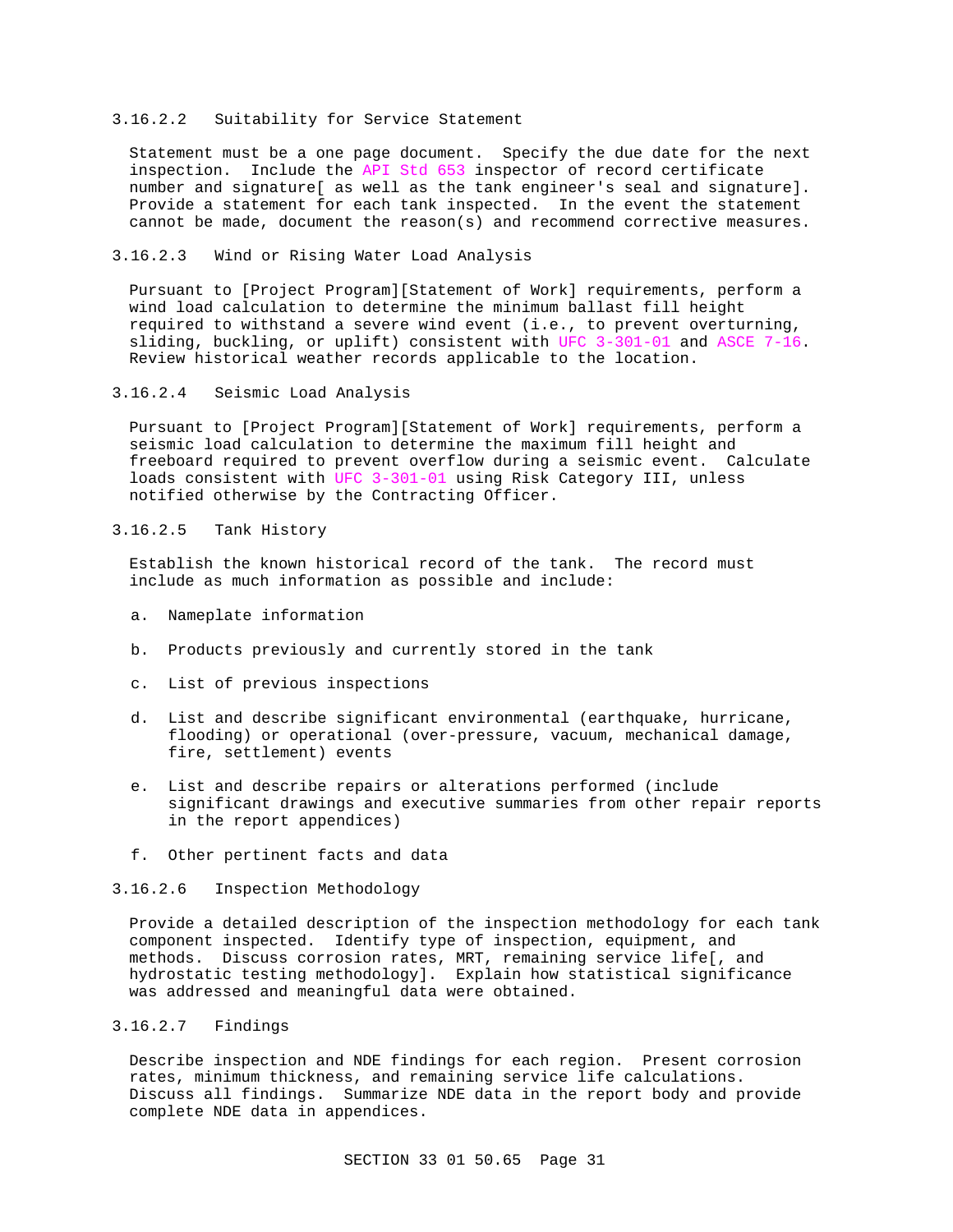### 3.16.2.8 Recommendations

Report recommendations based on policy, criteria, standards, and regulations separately from those related to hydraulic and structural integrity.

3.16.2.9 Data

Include all data collected during the inspection. Data must be electronic, in tabular form, and be registered with tank geometric data.

### 3.16.2.10 Checklist/Features List

Prepare API Std 653 Appendix C and DoD Tank Features List. Annotate items which are not applicable. Provide checklist, features list, field notes, and measurements taken by the tank inspector. Provide the DoD Tank Features List in both portable document and spreadsheet formats.

3.16.2.11 Sketches

Include tank bottom, shell, and roof plate sketches depicting orientation, indications, appurtenances, nozzles and their purpose, manways, and other significant tank features. Include the sizes, dimensions, and lengths of significant tank features.

- [ For ASTs, include sketches of the dike, piping in the dike, locations of supports, stairs, ladders, cathodic protection stations, and monitoring wells. Include the sizes, dimensions, and lengths of significant dike features.
- ][For USTs, include sketches of the pumphouse and pits associated with the UST, piping in the pumphouse, information of piping and equipment in the pumphouse and pits, locations of supports, stairs, ladders, etc. Include the sizes, dimensions, and lengths of significant UST pumphouse and pit features.
- ]3.16.2.12 Photographs

Provide full resolution well-lit electronic color photographs which depict the area of interest. Provide a photoguide which contains descriptive caption for the photographs.

## 3.16.2.13 Calculations

Provide calculations consistent with API Std 653. Provide calculations for corrosion rates, MRT, next inspection date, settlement, seismic and wind load analysis, and estimated remaining service life. Provide a sample calculation for each determination along with assumptions and references used.

### 3.17 TANK RETURN TO SERVICE

**\*\*\*\*\*\*\*\*\*\*\*\*\*\*\*\*\*\*\*\*\*\*\*\*\*\*\*\*\*\*\*\*\*\*\*\*\*\*\*\*\*\*\*\*\*\*\*\*\*\*\*\*\*\*\*\*\*\*\*\*\*\*\*\*\*\*\*\*\*\*\*\*\*\* NOTE: If Section 33 01 50.75 is being used concurrently, use return to service requirements in that Section.**

**Use first bracketed option for NAVFAC if tank is**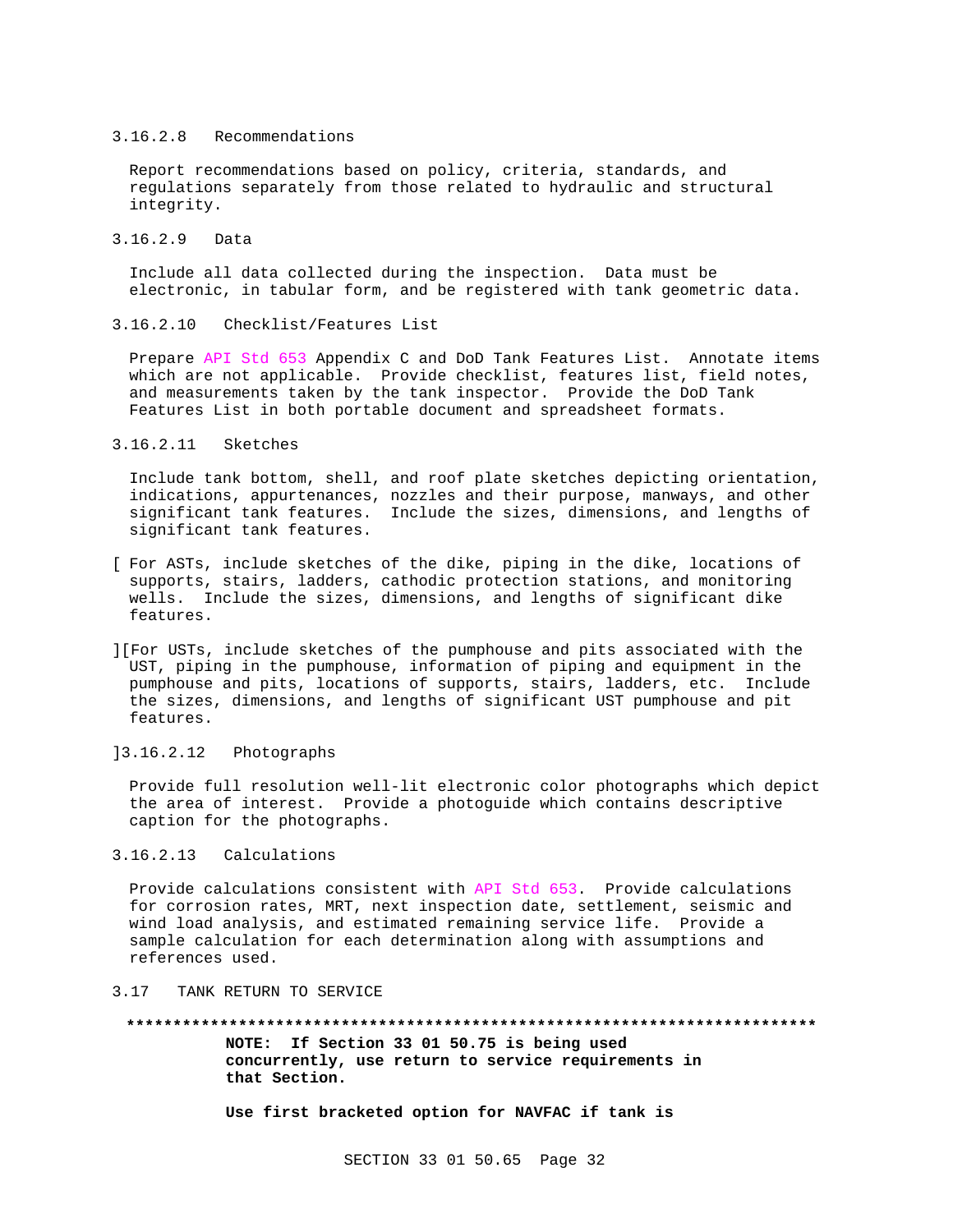## **being returned to service after inspection.**

### **Use second bracketed option for Army or Air Force. \*\*\*\*\*\*\*\*\*\*\*\*\*\*\*\*\*\*\*\*\*\*\*\*\*\*\*\*\*\*\*\*\*\*\*\*\*\*\*\*\*\*\*\*\*\*\*\*\*\*\*\*\*\*\*\*\*\*\*\*\*\*\*\*\*\*\*\*\*\*\*\*\*\***

- [ In order to return a storage tank to the operator fit for service, comply with NAVFAC Red Zone requirements in Section 01 45 00.05 20 DESIGN AND CONSTRUCTION QUALITY CONTROL, and requirements of UFC 3-460-03. Minimum return to service requirements are:
	- a. Inspection Report
	- b. Tank Suitability for Service Statement
	- c. List of Identified Repairs
	- d. List of Recommended Repairs
	- e. List of Pending (Actual) Repairs
	- f. Calibration (Strapping) Charts
	- g. Signed statement which declares custody of the tank is returned to the Activity and items a through f above have been provided to the Contracting Officer
- ][In order to return a storage tank to the operator fit for service, comply with requirements of UFC 3-460-03 and Section [01 45 00.00 10][ 01 45 00.00 20] QUALITY CONTROL.
- ] Provide adequate time for curing of coating. Use new gaskets on manway and flanged connections which were opened during the work. Replace fasteners which were removed during the work and are unsuitable for re-use. Verify the vents are not covered and are operating properly. Verify any temporary gas test hole plugs have been removed and all gas test holes have been repaired pursuant to paragraph GAS TEST HOLE REPAIR. Test valves to ensure they operate and cavities do not contain liquid. Tank cannot be returned to the operator until the suitability for service statement has been provided.

## 3.17.1 Cleanliness

## 3.17.1.1 Tank

After completion of the work, clean interior surfaces of the tank to remove all foreign matter such as blast material, dirt, debris, grease, and oils. Provide interior surfaces free from sources of product contamination, fit for service in [F-76][JP-5 / JP-8 turbine][\_\_\_\_\_] fuel storage, and to the satisfaction of the Contracting Officer. After removal of protective coverings, inspect motors, pumps, impellers, risers, floating roof, and gauges to ensure contamination or damage has not taken place. Should damage or contamination be found, remedy the finding to the satisfaction of the Contracting Officer.

3.17.1.2 Piping

Clean the interior of piping to ensure surfaces are free of contamination or foreign matter, and fit for [F-76][JP-5 / JP-8 turbine][\_\_\_\_\_] fuel service.